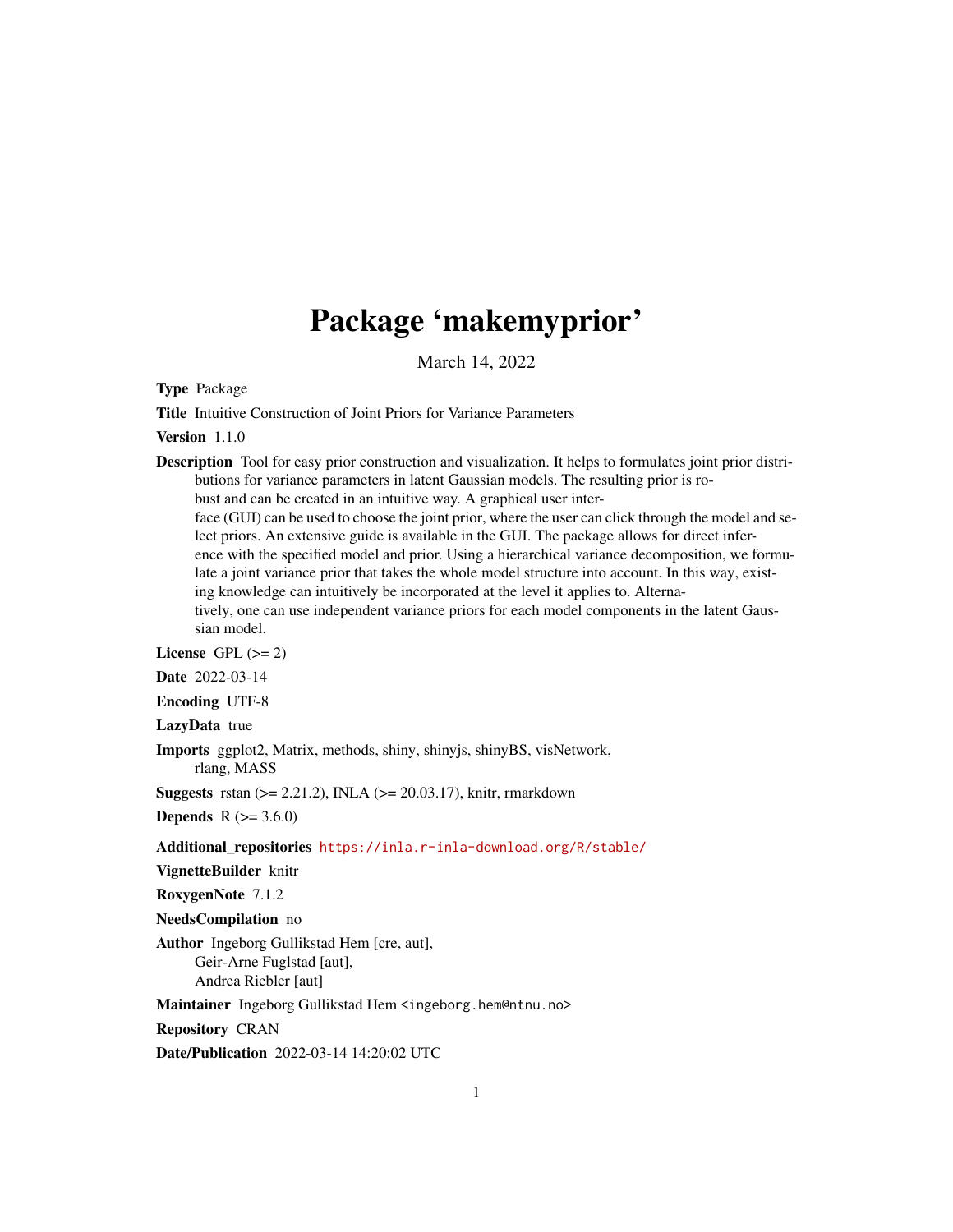# <span id="page-1-0"></span>R topics documented:

|       |                                                                                                               | $\overline{2}$ |
|-------|---------------------------------------------------------------------------------------------------------------|----------------|
|       |                                                                                                               | 3              |
|       |                                                                                                               | $\overline{4}$ |
|       |                                                                                                               | 6              |
|       |                                                                                                               | $\overline{7}$ |
|       |                                                                                                               | $\overline{7}$ |
|       |                                                                                                               | 8              |
|       |                                                                                                               | 9              |
|       |                                                                                                               | 10             |
|       |                                                                                                               | 10             |
|       |                                                                                                               | 11             |
|       |                                                                                                               | 13             |
|       |                                                                                                               | 14             |
|       |                                                                                                               | 15             |
|       |                                                                                                               | 16             |
|       |                                                                                                               | 17             |
|       |                                                                                                               | 18             |
|       |                                                                                                               | 19             |
|       |                                                                                                               | 20             |
|       |                                                                                                               | 22             |
|       |                                                                                                               | 23             |
|       |                                                                                                               | 24             |
|       |                                                                                                               | 25             |
|       |                                                                                                               | 26             |
|       |                                                                                                               | 27             |
|       |                                                                                                               | 28             |
|       |                                                                                                               | 28             |
|       |                                                                                                               | 29             |
|       |                                                                                                               | 30             |
|       |                                                                                                               | 31             |
|       | summary.mmp_prior $\dots \dots \dots \dots \dots \dots \dots \dots \dots \dots \dots \dots \dots \dots \dots$ | 31             |
|       |                                                                                                               | 32             |
|       |                                                                                                               | 33             |
| Index |                                                                                                               | 35             |
|       |                                                                                                               |                |

<span id="page-1-1"></span>compile\_stan *Compile stan-model*

# Description

Function that compiles the stan-code for inference that is included in the model. The compiled version is stored in a .rds-file, which is by default stored in tempdir(). Can also be stored in the package (permanent = TRUE), or in a custom directory. In the latter case, this custom directory must be specified every time [inference\\_stan](#page-10-1) is called. This will also be done by [inference\\_stan,](#page-10-1) but this way can save some time if it is not already pre-compiled.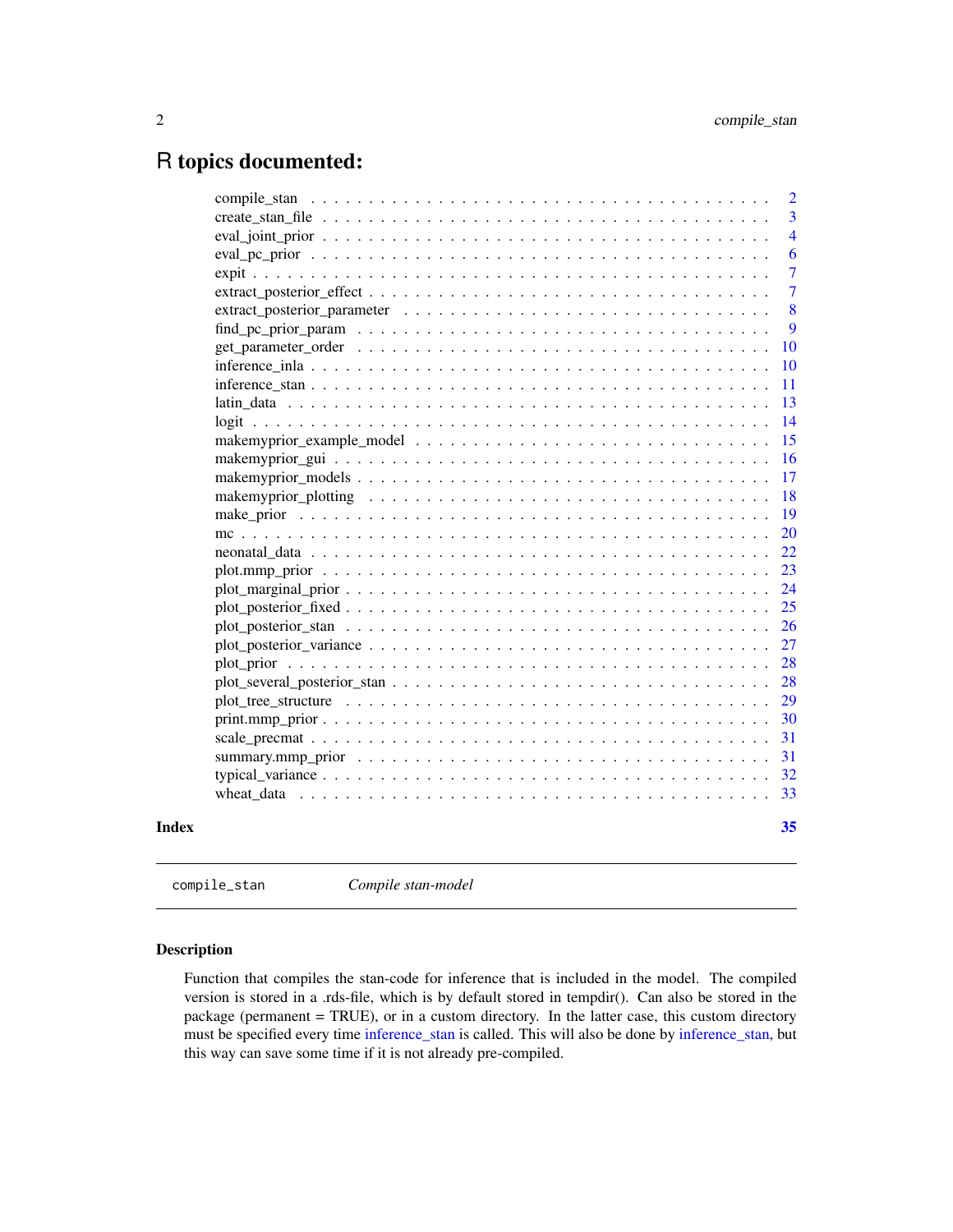#### <span id="page-2-0"></span>Usage

```
compile_stan(save = FALSE, permanent = FALSE, path = NULL)
```
#### Arguments

| save      | Whether to save stan-file to location in package or not, defaults to FALSE. Must<br>be in interactive session to save the object to a file.                                                                                                                                          |
|-----------|--------------------------------------------------------------------------------------------------------------------------------------------------------------------------------------------------------------------------------------------------------------------------------------|
| permanent | If TRUE, the file is stored in the package directory. If FALSE (default), the file is<br>saved in $tempdir()$ .                                                                                                                                                                      |
| path      | Only used if file cannot be saved in the package folder. This is a path to a<br>folder where the file is stored, do not specify a name for the file! (It will be<br>called "full_file.rds", and should not be changed.) This argument makes<br>the permanent argument being ignored. |

# Details

Note that you will get a message saying something about integer division. The PC priors on variance proportions are represented by splines, and to evaluate them in Stan we look up values, and use integer division for this. This does not cause problems.

#### Value

Returns the stan-model invisibly.

# Examples

```
if (interactive() && requireNamespace("rstan")){
 compile_stan(save = TRUE) # saving in tempdir()
}
```
create\_stan\_file *Create a "skeleton" for custom Stan code*

#### Description

Makes and saves files with generic code for writing custom Stan code and still use the HD prior.

# Usage

```
create_stan_file(save = FALSE, location = "")
```
# Arguments

| save     | To confirm that files can be saved (default FALSE). |
|----------|-----------------------------------------------------|
| location | Path to location.                                   |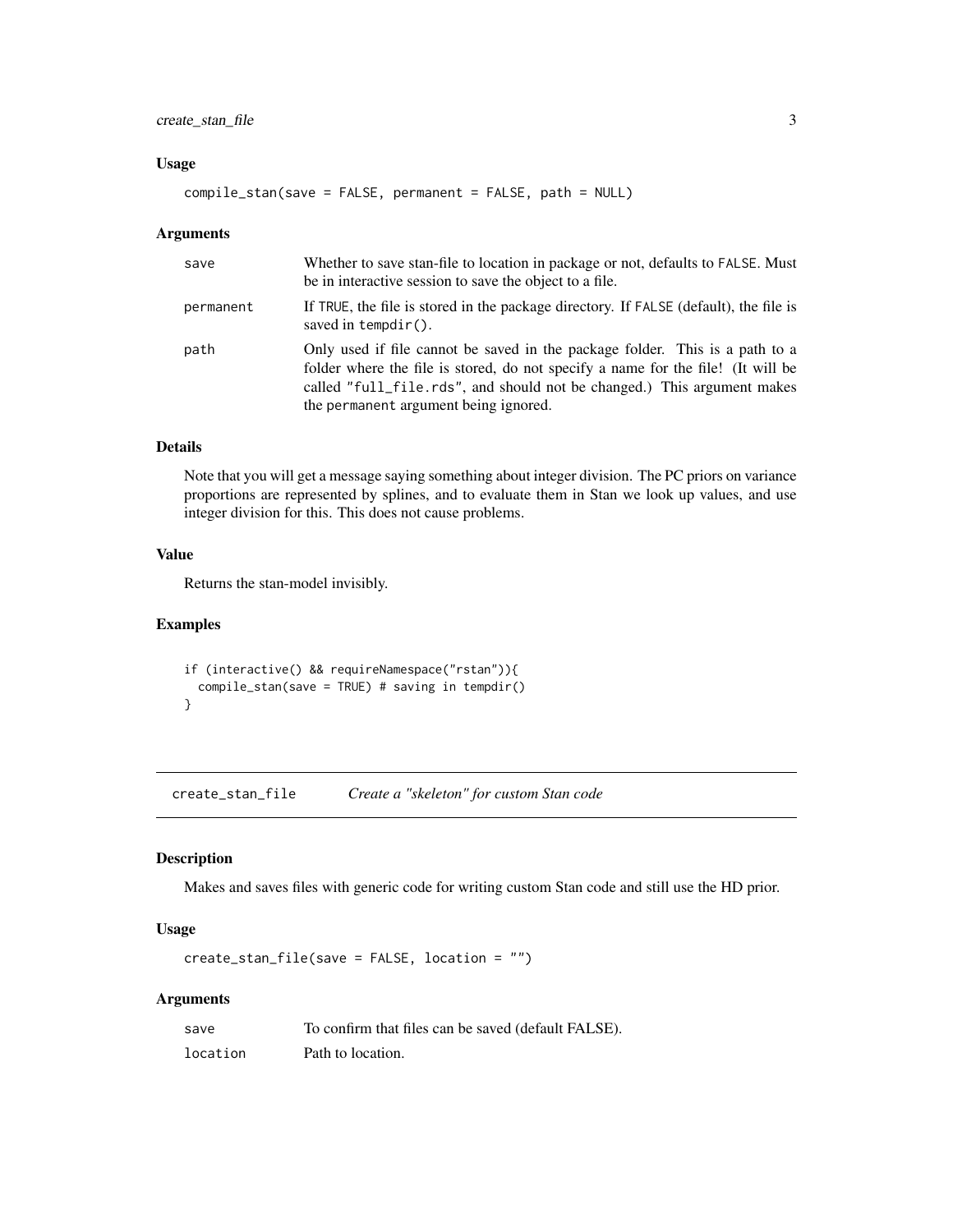#### <span id="page-3-0"></span>Details

Must be in an interactive session to store the code. A folder called "my\_stan\_code" will be created in location. If the folder already exists in the specified location, you get an error. The folder contains:

- main\_file.stan Main file. Can put all necessary functions here, but for a cleaner code that is easier to read, we put the functions in separate files.
- jacobian.stan Function that automatically computes the Jacobian, needed to transform from weights and total variance parameterization to log-variance parameterization.
- prior\_distributions.stan Functions for computing the prior distributions.

The provided code is written so a random intercept model with an intercept, a group effect and a residual effect can be fitted:

example\_custom\_stan.R R script showing how one can fit a random intercept model using the provided code.

The code can be expanded to fit the desired model. This requires some knowledge about Stan. No more documentation is given, as this is merely an offer to users who want to use other models than what are provided in the package already, and will be highly model specific.

#### Value

Nothing.

#### Examples

```
## Not run:
create_stan_file(TRUE, "")
```
## End(Not run)

<span id="page-3-2"></span>eval\_joint\_prior *Evaluate the joint variance prior*

#### <span id="page-3-1"></span>Description

Function for evaluating the joint variance prior stored in prior\_obj. To compute the joint prior, the functions needs to know the transformation from the total variance/variance proportion scale to log-variance scale. This is computed before inference, but is not stored in the mmp\_prior-object. To avoid having to recompute this for every evaluation and thus improve the speed, we make a condensed data object with the function [make\\_eval\\_prior\\_data.](#page-3-1)

#### Usage

```
eval_joint_prior(theta, prior_data)
```

```
make_eval_prior_data(prior_obj)
```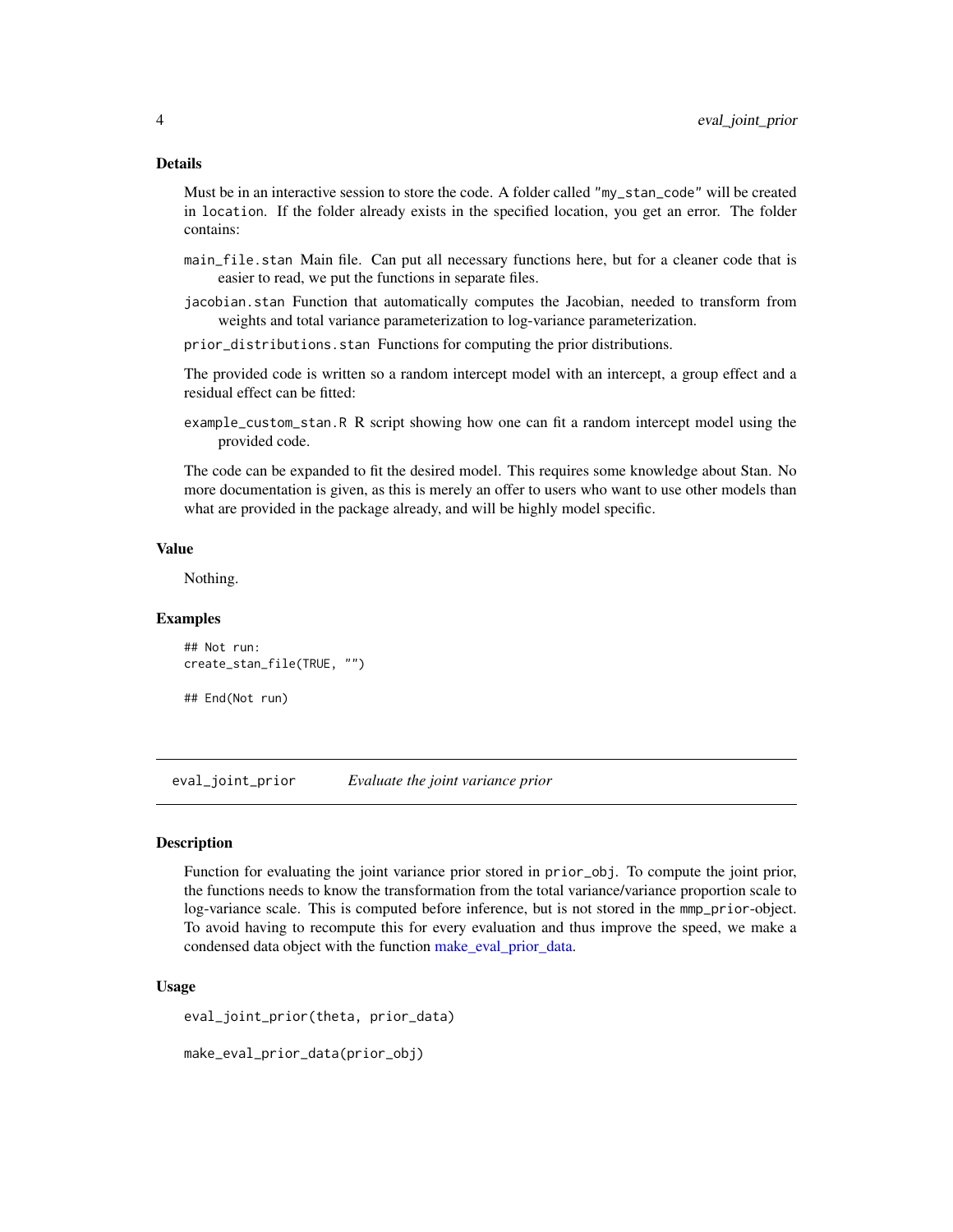# <span id="page-4-0"></span>eval\_joint\_prior 5

#### **Arguments**

| theta      | Vector of log variances. The order of the log variances is the same as specified<br>in the formula, with the residual variance at the end for a Gaussian likelihood.<br>To be sure, you can use get_parameter_order to check the order. |
|------------|-----------------------------------------------------------------------------------------------------------------------------------------------------------------------------------------------------------------------------------------|
| prior_data | An object from make_eval_prior_data.                                                                                                                                                                                                    |
| prior_obj  | Object of class mmp_prior, see make_prior.                                                                                                                                                                                              |

#### Details

Note that a Jeffreys' prior is improper and sampling with the prior only will not work when it is used. For sampling from the prior (for example for debugging), use a proper prior for all parameters instead.

The make\_eval\_prior\_data function is used to create a condensed version of the prior object from make\_prior, that only contains what is needed to compute the joint prior. Since the HD prior is chosen on total variances and variance proportions, some additional information is needed to compute the Jacobian for the joint prior. To improve the speed, we do this once before evaluating the prior.

#### Value

Logarithm of the prior density

# Examples

```
ex_model <- makemyprior_example_model()
get_parameter_order(ex_model) # a, b, eps
prior_data <- make_eval_prior_data(ex_model)
eval_joint_prior(c(0, 0, 0), prior_data)
eval_joint_prior(c(-1, 0, 1), prior_data)
# a model with only 2 variance parameters
if (interactive()){
  data <- list(
    a = rep(1:10, each = 10))
  set.seed(1); data$y <- rnorm(10, 0, 0.4)[data$a] + rnorm(100, 0, 1)
  # random intercept model
  ex_model2 <- make_prior(y \sim mc(a), data, family = "gaussian",
                          prior = list(tree = "s2 = (a, eps)",
                                       w = list(s2 = list(prior = "pc0", param = 0.25)),V = list(s2 = list(prior = "pc", param = c(3, 0.05)))),
                          intercept\_prior = c(0, 1000)prior_data2 <- make_eval_prior_data(ex_model2)
  # evaluating the prior in a grid
  theta_a <- seq(-8, 4, 0.1)theta_eps \leq seq(-8, 4, 0.1)
```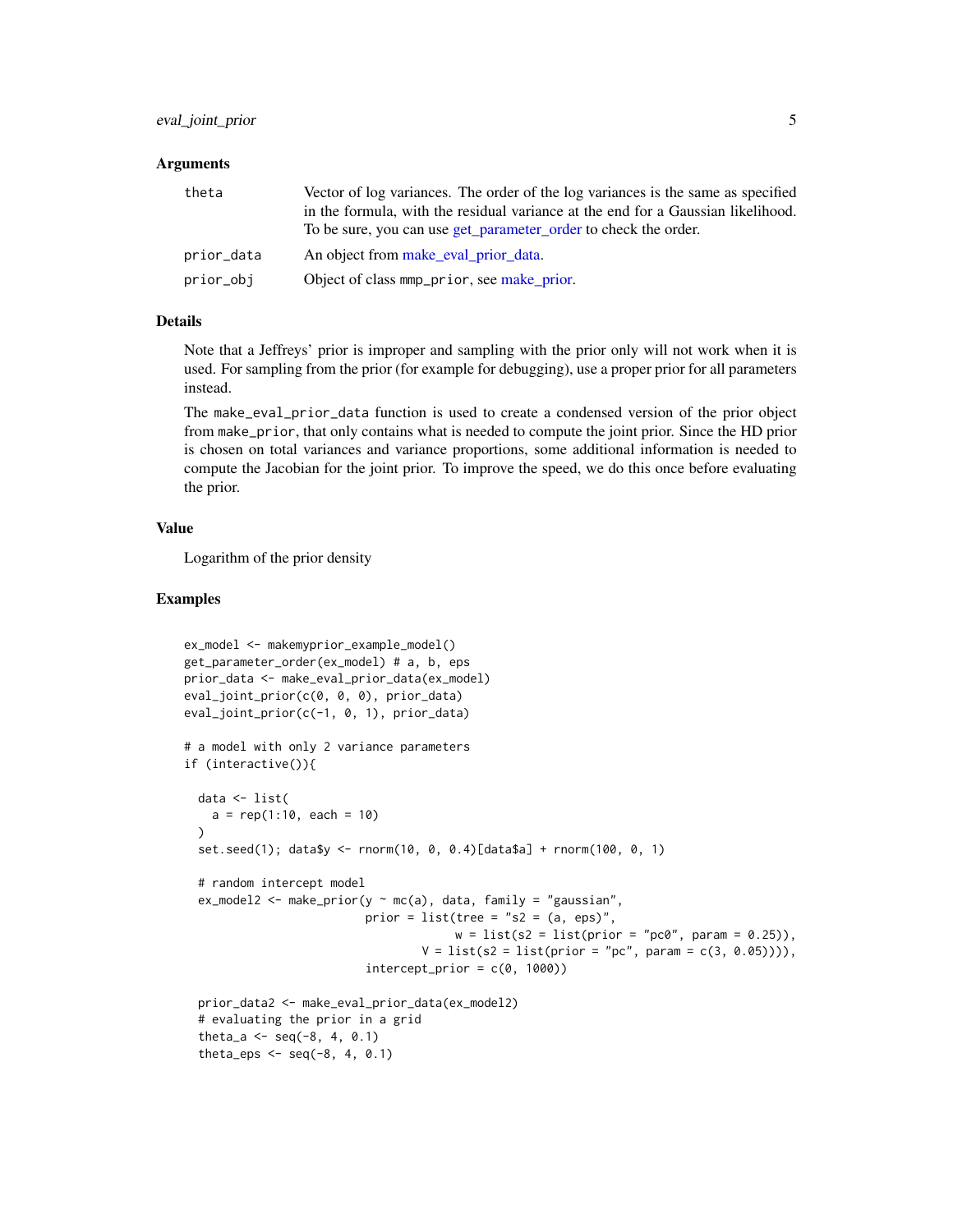```
res \leq matrix(nrow = 0, ncol = 3)
 for (ind in 1:length(theta_a)){
   for (jnd in 1:length(theta_eps)){
     res <- rbind(res, c(theta_a[ind], theta_eps[jnd],
                       eval_joint_prior(c(theta_a[ind], theta_eps[jnd]), prior_data2)))
   }
 }
 # graph showing the prior
 if (requireNamespace("ggplot2")){
   res2 <- as.data.frame(res)
   names(res2) <- c("x", "y", "z")
   # Note from the "exp(z)" that we use the posterior, and not log posterior, in this plot
   ggplot(res2, aes(x = x, y = y, z = exp(z), fill = exp(z))) +geom_raster() +
     geom_contour(color = "black") +
     scale_fill_viridis_c(option = "E") +
     xlab("Log variance of 'a'") +
     ylab("Log residual variance") +
     labs(fill = "Density") +
     theme_bw()
 }
}
```
<span id="page-5-1"></span>eval\_pc\_prior *Evaluate PC prior for variance proportion*

#### Description

Evaluate PC prior for a variance proportion.

#### Usage

eval\_pc\_prior(x, obj, param, logitscale = FALSE)

#### **Arguments**

| $\mathsf{x}$ | Values to evaluate prior in.                                                                                                                                                                                                                  |
|--------------|-----------------------------------------------------------------------------------------------------------------------------------------------------------------------------------------------------------------------------------------------|
| obi          | Prior object from make prior                                                                                                                                                                                                                  |
| param        | Which weight to plot, indicated using syntax shown when printing (do not need<br>to include the $w[\ldots]$ part to indicate that it is a variance proportion, but can be<br>included). Print the prior object to see syntax for each weight. |
| logitscale   | Is the input x on logit-scale? (default FALSE).                                                                                                                                                                                               |

# Value

Returns density for the given variance proportion.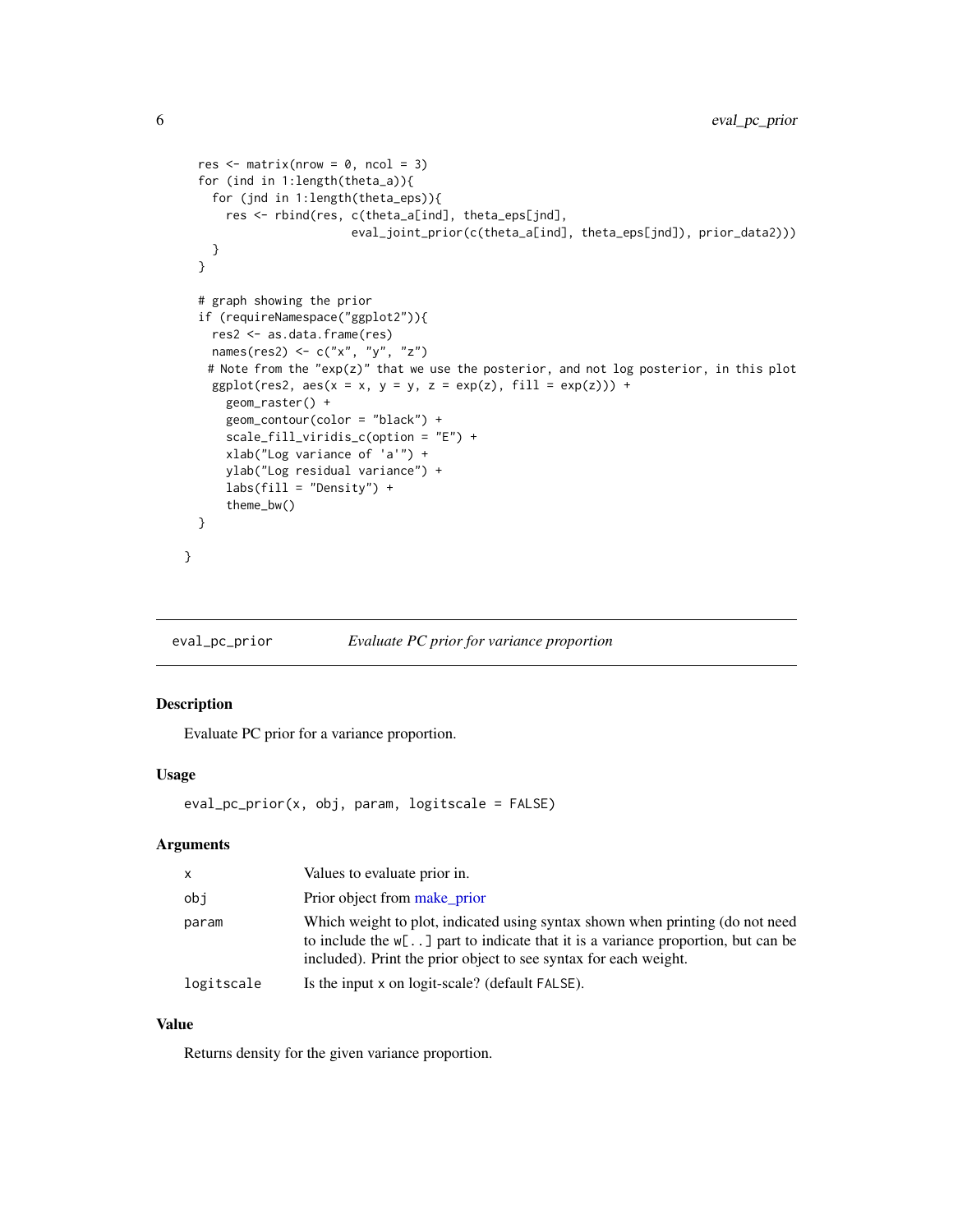#### <span id="page-6-0"></span>expit 7

# Examples

```
ex_prior <- makemyprior_example_model()
eval_pc_prior(seq(0, 1, 0.01), ex_prior, "eps/eps_a_b")
# or:
eval_pc_prior(seq(0, 1, 0.01), ex_prior, "w[eps/eps_a_b]")
```
expit *expit*

# Description

Calculates inverse logit,  $exp(x)/(1+exp(x)) = 1/(1+exp(-x))$ 

# Usage

expit(x)

# Arguments

x Real number, or vector of reals

# Value

expit value

# Examples

expit(2) expit(seq(-5, 5, 1))

<span id="page-6-1"></span>extract\_posterior\_effect

*Extract the posterior of a random effect*

# Description

Extract the posterior of a random effect in the model for inference done with Stan

#### Usage

extract\_posterior\_effect(obj, effname)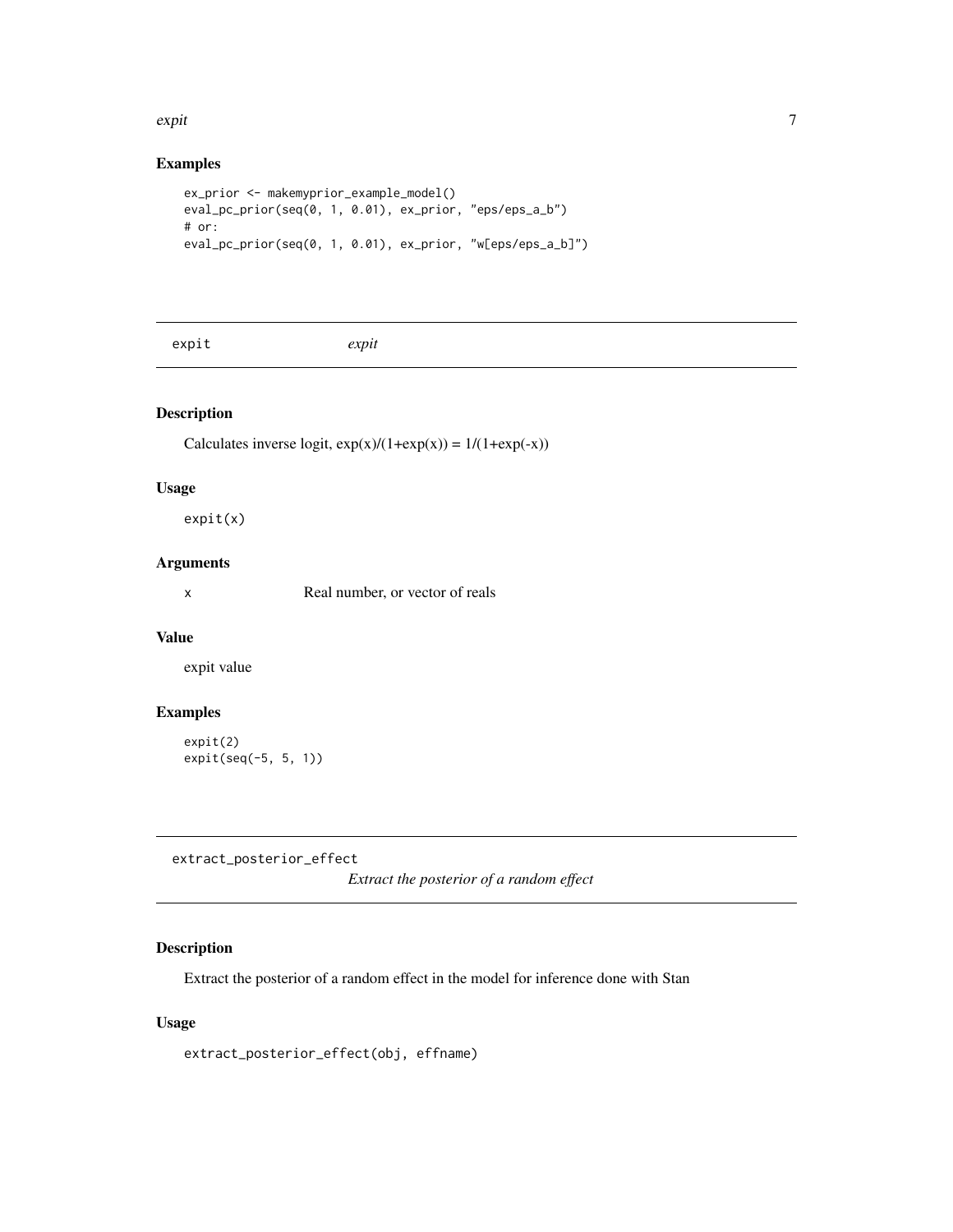#### <span id="page-7-0"></span>Arguments

| obi     | An object from inference_stan.                       |
|---------|------------------------------------------------------|
| effname | Name of the random effect, same name as in the data. |

# Value

Returns a matrix with the posterior samples of the chosen effect

#### Examples

```
if (interactive() && requireNamespace("rstan")){
  ex_prior <- makemyprior_example_model()
  res_stan <- inference_stan(ex_prior, iter = 100)
  # Note: For reliable results, increase the number of iterations (e.g., 'iter = 2000')
  extract_posterior_effect(res_stan, "a")
}
```
<span id="page-7-1"></span>extract\_posterior\_parameter

*Extract the posterior parameter estimate*

#### Description

Extract the posterior parameter estimate of a random effect variance or fixed effect coefficient when inference is done with Stan

# Usage

extract\_posterior\_parameter(obj, param)

#### Arguments

| obi   | An object from inference_stan.                                                                                                                                                                           |
|-------|----------------------------------------------------------------------------------------------------------------------------------------------------------------------------------------------------------|
| param | Name of the variance parameter, which is the same as the name of the corre-<br>sponding fixed or random effect in the data. Intercept is denoted 'intercept', and<br>residual variance is denoted 'eps'. |

# Value

Returns a vector with the posterior samples of the chosen parameter, on variance scale for variances parameters and original (the common) scale for fixed effect coefficients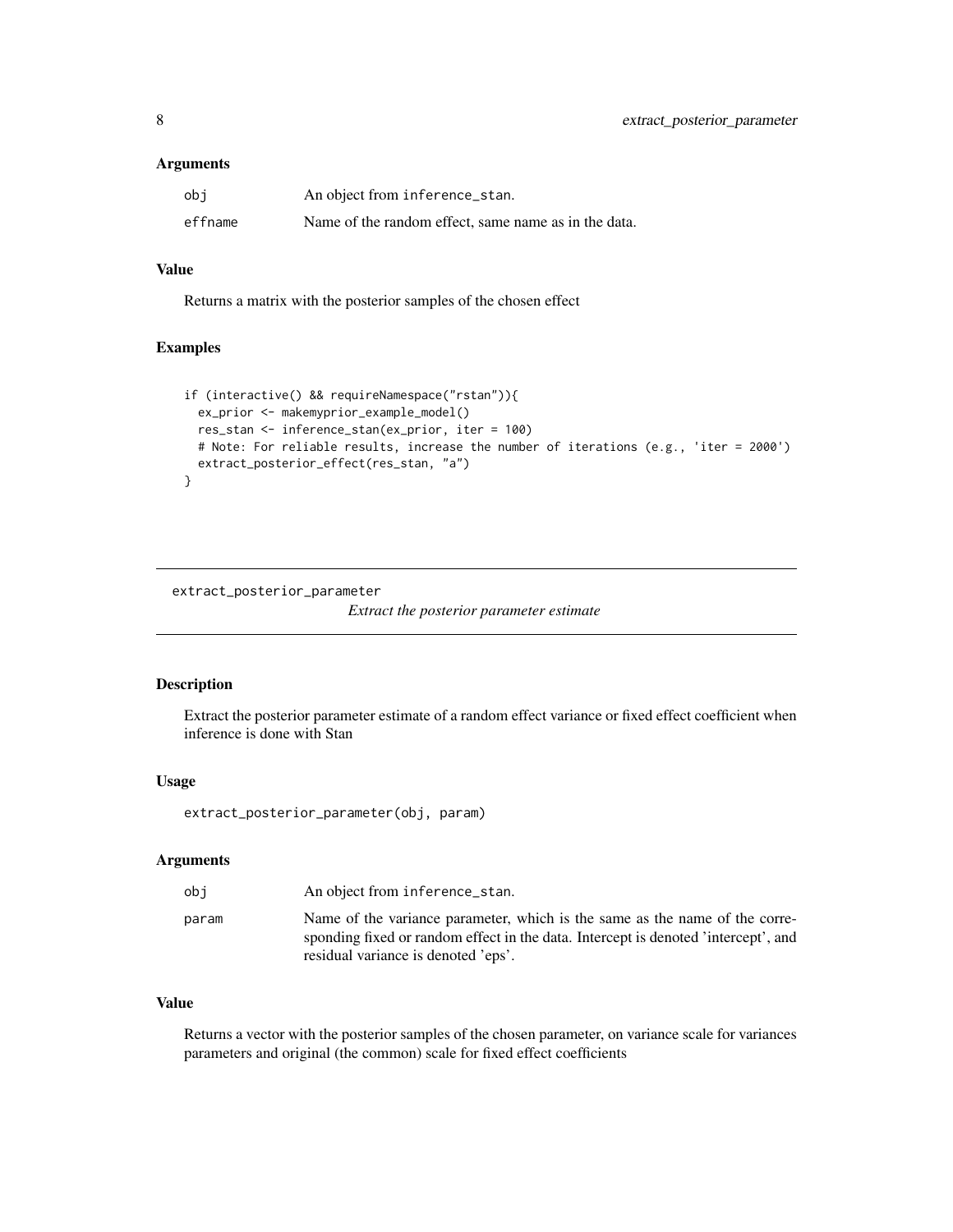# <span id="page-8-0"></span>find\_pc\_prior\_param 9

# Examples

```
if (interactive() && requireNamespace("rstan")){
 ex_prior <- makemyprior_example_model()
 res_stan <- inference_stan(ex_prior, iter = 100)
 # Note: For reliable results, increase the number of iterations (e.g., 'iter = 2000')
 extract_posterior_parameter(res_stan, "intercept")
 extract_posterior_parameter(res_stan, "a")
}
```
find\_pc\_prior\_param *Find suitable PC prior parameters*

# Description

Returns the U value in  $P(U > sigma) = alpha$  for a PC prior on standard deviation given an equaltailed credible interval  $P(\text{lower} < \text{func}(x) < \text{upper}) = \text{prob}$  where x is a Gaussian variable with zero mean standard deviation sigma. Note that this function uses sampling.

#### Usage

```
find_pc_prior_param(
  lower,
  upper,
  alpha = 0.05,
  func = exp,
 N = 10000,
 prob = 0.95)
```
# Arguments

| lower | lower end of credible interval                                                                                        |
|-------|-----------------------------------------------------------------------------------------------------------------------|
| upper | upper end of credible interval                                                                                        |
| alpha | tail probability of the PC prior (default $= 0.05$ )                                                                  |
| func  | function to scale Gaussian variables to match desired credible interval scale,<br>default is the exponential function |
| N     | number of samples to use when sampling sigma and x, default is 1e4                                                    |
| prob  | amount of mass to put in the credible interval, default is $0.95$                                                     |
|       |                                                                                                                       |

# Value

The U-value to pass to the PC prior. NB! Store result to avoid rerunning this function, as it uses sampling. The function also prints (sampled) quantiles for the U-value that is returned.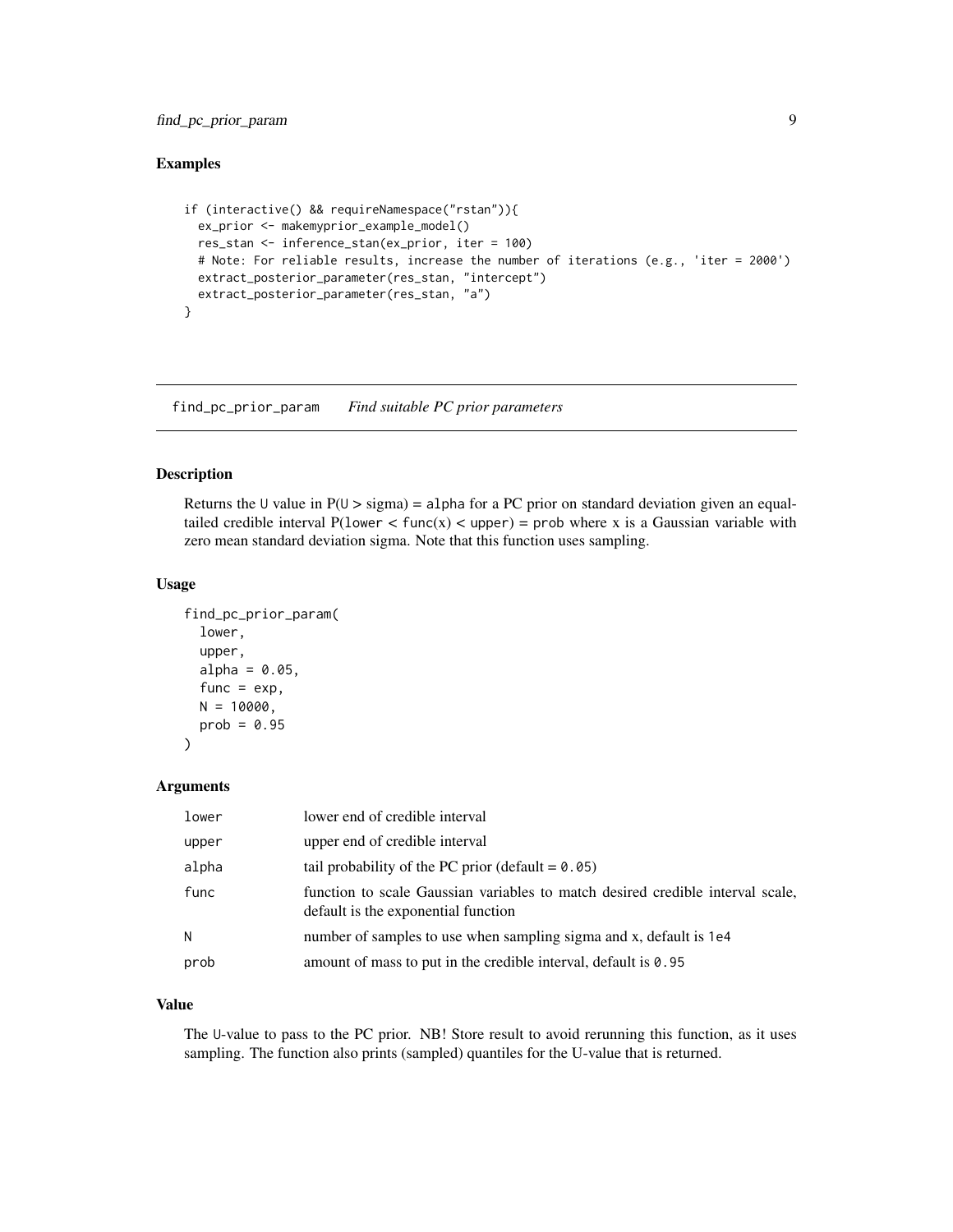#### Examples

```
find_pc_prior_param(0.1, 10)
```
<span id="page-9-1"></span>get\_parameter\_order *Internal variance parameter order*

# Description

Returns the internal order of the variance parameters related to each random effect in the model.

#### Usage

```
get_parameter_order(prior_obj)
```
#### Arguments

prior\_obj Object of class mmp\_prior, see [make\\_prior.](#page-18-1)

#### Value

Names of the random effects in the model in the order the prior object reads them.

#### Examples

```
ex_model <- makemyprior_example_model()
get_parameter_order(ex_model)
```
<span id="page-9-2"></span>inference\_inla *Run inference*

#### Description

This function helps you run inference with INLA using a prior object from [make\\_prior.](#page-18-1) You must have INLA installed to run this. INLA can be installed with: install.packages("INLA", repos = c(getOption("repos"),INLA = "https://inla.r-inla-download.org/R/stable"),dep = TRUE). Also see [r-inla.org.](https://www.r-inla.org/)

#### Usage

```
inference_inla(prior_obj, use_likelihood = TRUE, print_prior = TRUE, ...)
```
<span id="page-9-0"></span>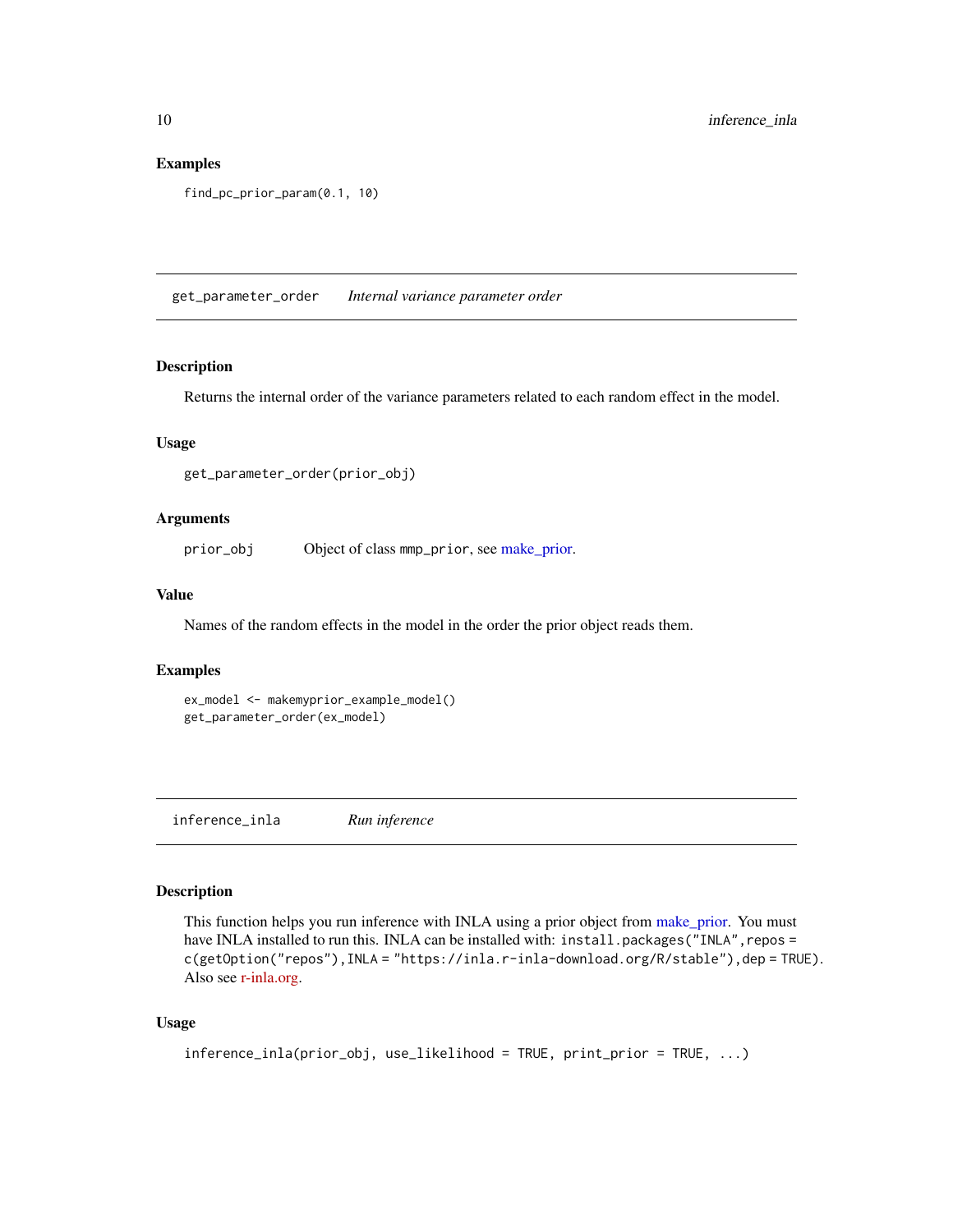# <span id="page-10-0"></span>inference\_stan 11

#### **Arguments**

| prior_obj   | An object from make_prior, from makemyprior_gui, from inference_stan, or<br>from inference_inla (for refitting model)                                                                                                                                                                                |
|-------------|------------------------------------------------------------------------------------------------------------------------------------------------------------------------------------------------------------------------------------------------------------------------------------------------------|
|             | use_likelihood Whether to sample from the prior only (FALSE, can be used for e.g. debugging<br>or to look at the priors on variance parameters when using an HD prior, see also<br>Details), or to use the likelihood and data to get the posterior (TRUE, default).                                 |
| print_prior | Whether to print a text with the chosen prior or not (default TRUE)                                                                                                                                                                                                                                  |
|             | Other values to be sent to INLA. Useful arguments include Ntrials for the<br>binomial likelihood. We set the default value of num threads to 1 (this can<br>however be changed). See inla for details. Can be anything sent to inla except<br>for control. expert and arguments that specify priors. |

# Details

Jeffreys' prior is improper. If use\_likelihood = FALSE and Jeffreys' prior is used for the total variance, the prior will be changed to a Gaussian $(0,1)$  prior on the log total variance. This means that it does not make sense to look at the variances/standard deviations/precisions, but the variance proportions will be correct. Note that this is only an issue when sampling from the prior (i.e., not using the likelihood).

# Value

A named list with a prior object (prior), an inla-object (inla) and some data inla requires (inla\_data).

#### Examples

```
## Not run:
vignette("make_prior", package = "makemyprior")
## End(Not run)
ex_prior <- makemyprior_example_model()
if (interactive() && requireNamespace("INLA")){
 posterior <- inference_inla(ex_prior)
 plot(posterior)
}
```
<span id="page-10-1"></span>inference\_stan *Run inference*

#### Description

This function helps you run inference with [rstan](#page-0-0) using a prior object from [make\\_prior.](#page-18-1) Note that you must install Stan: install.packages("rstan"), see [mc-stan.org.](https://mc-stan.org/)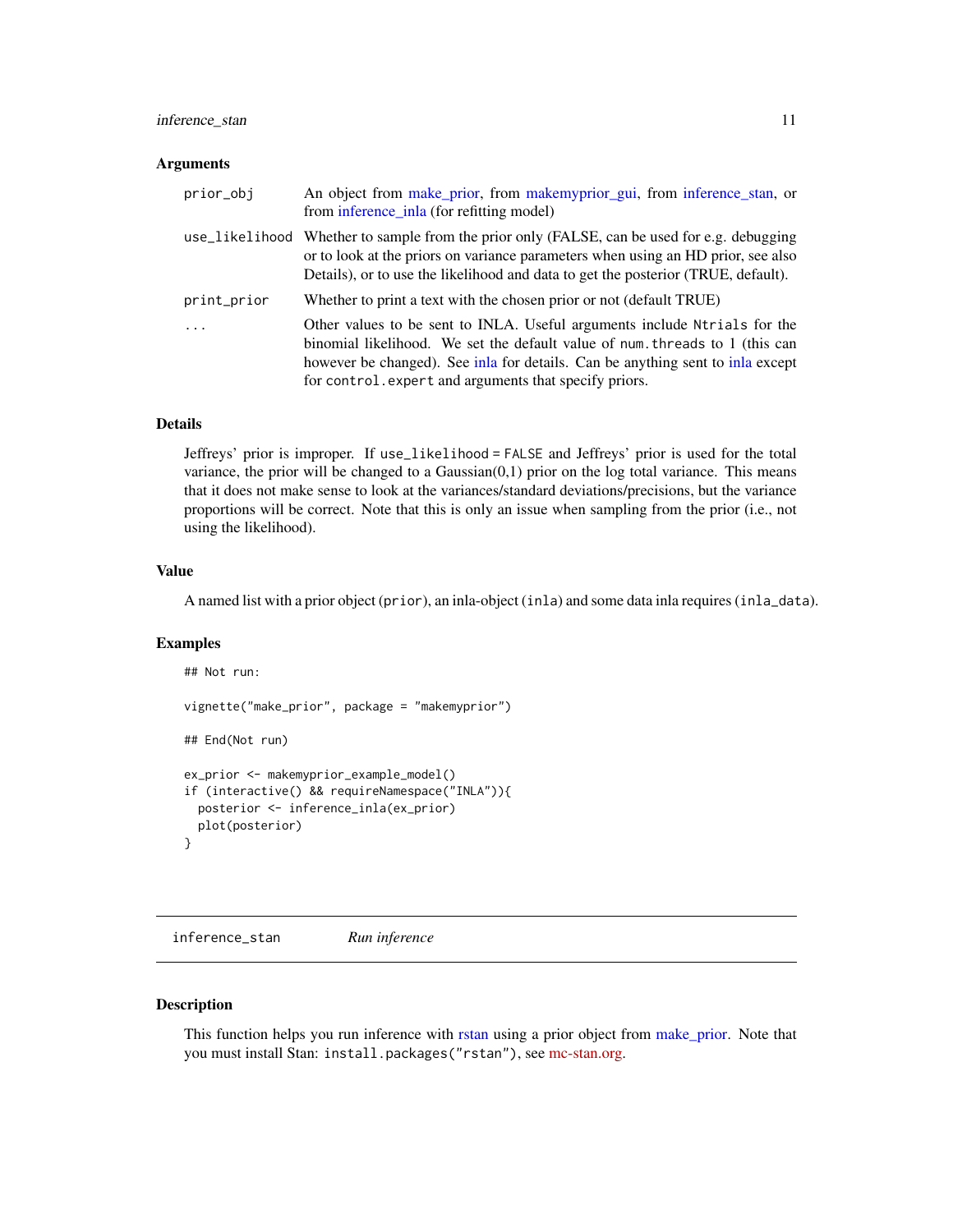# Usage

```
inference_stan(
  prior_obj,
  use_likelihood = TRUE,
  print_prior = TRUE,
  path = NULL,
  ...
\mathcal{L}
```
# Arguments

| prior_obj   | An object from make_prior, from makemyprior_gui, from inference_stan, or<br>from inference_inla (for refitting model)                                                                                                                                                |
|-------------|----------------------------------------------------------------------------------------------------------------------------------------------------------------------------------------------------------------------------------------------------------------------|
|             | use_likelihood Whether to sample from the prior only (FALSE, can be used for e.g. debugging<br>or to look at the priors on variance parameters when using an HD prior, see also<br>Details), or to use the likelihood and data to get the posterior (TRUE, default). |
| print_prior | Whether to print a text with the chosen prior or not (default TRUE)                                                                                                                                                                                                  |
| path        | Path to folder. See compile_stan. Only necessary if compiled code is stored<br>somewhere else than in tempdir() or the package directory (checking tempdir()<br>first).                                                                                              |
|             | Other arguments to be sent to sampling. Useful arguments include:                                                                                                                                                                                                    |
|             | iter number of iterations for each chain (including burn-in, 2000 is the default)<br>warmup number of iterations for the burn-in (default is $iter/2$ )<br>chains number of chains                                                                                   |
|             | initial value of the model parameters on internal parameterization (log-<br>variances and covariate coefficients)                                                                                                                                                    |
|             | seed seed value for random number generation                                                                                                                                                                                                                         |
|             | See sampling for more details. Note that for inference with stan, the Ntrials<br>argument must be included in the data object, and cannot be provided to this<br>function.                                                                                           |

# Details

We cannot sample from a Jeffreys' prior since it is improper. If use\_likelihood = FALSE and Jeffreys' prior is used for the total variance, the prior will be changed to a Gaussian(0,1) prior on the log total variance. This means that it does not make sense to look at the variances/standard deviations/precisions, but the variance proportions will be correct. Note that this is only an issue when sampling from the prior (i.e., not using the likelihood).

# Value

A named list with a prior object (prior), a stan-object (stan) and some data stan requires (stan\_data).

<span id="page-11-0"></span>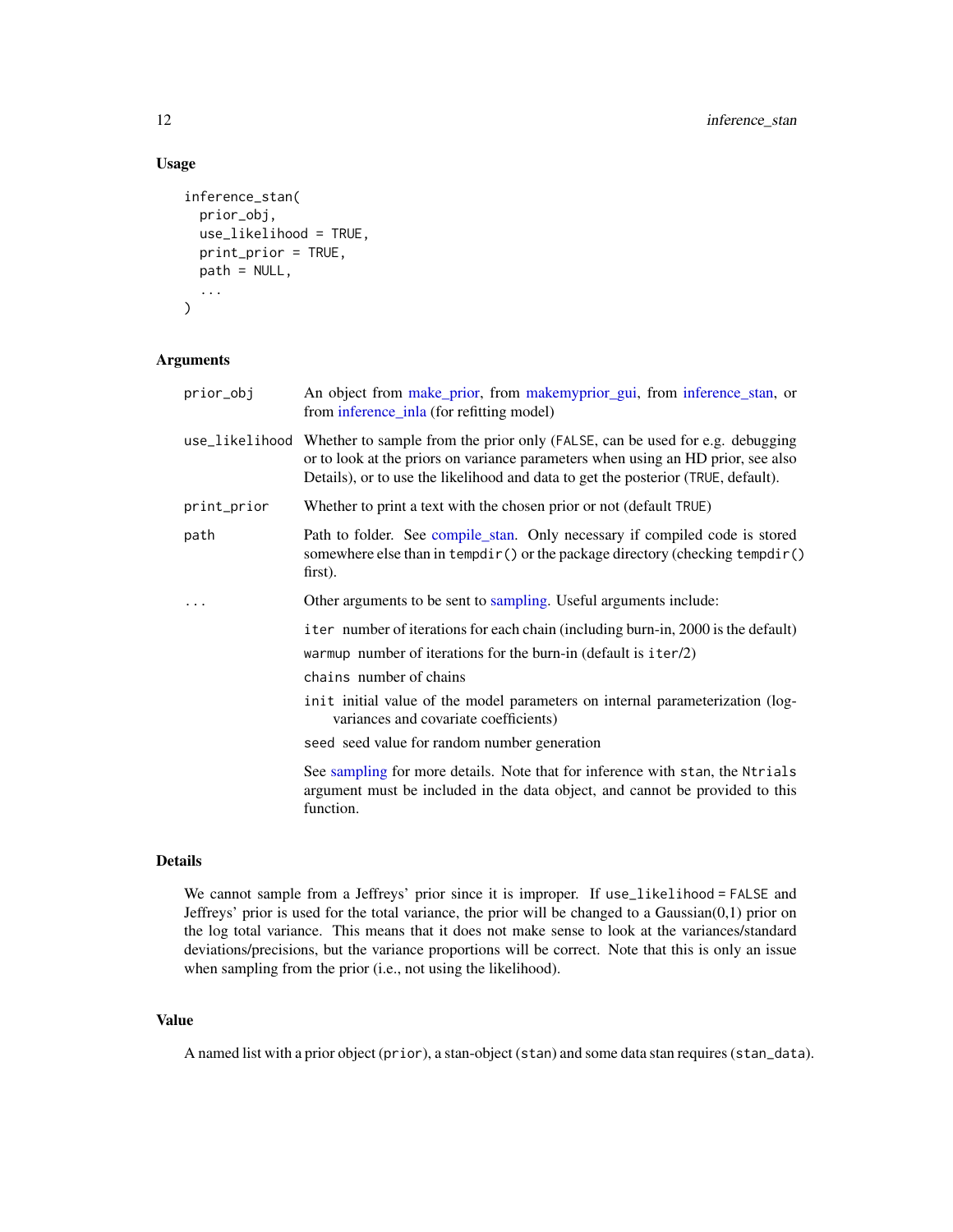#### <span id="page-12-0"></span>latin\_data 13

# Examples

```
## Not run:
vignette("make_prior", package = "makemyprior")
## End(Not run)
ex_prior <- makemyprior_example_model()
if (interactive() && requireNamespace("rstan")){
  posterior <- inference_stan(ex_prior, iter = 100)
  # Note: For reliable results, increase the number of iterations (e.g., 'iter = 2000')
  plot(posterior)
}
## Not run:
posterior <- inference_stan(ex_prior, use_likelihood = TRUE, iter = 1e4, chains = 1, seed = 1)
plot(posterior)
## End(Not run)
```
# Description

Simulated dataset for latin square experiment with 81 observations.

#### Usage

latin\_data

# Format

A list with the following variables:

y Response

lin Covariate for linear effect of treatment

row Row indexes

col Column indexes

treat\_iid, treat\_rw2 Treatment indexes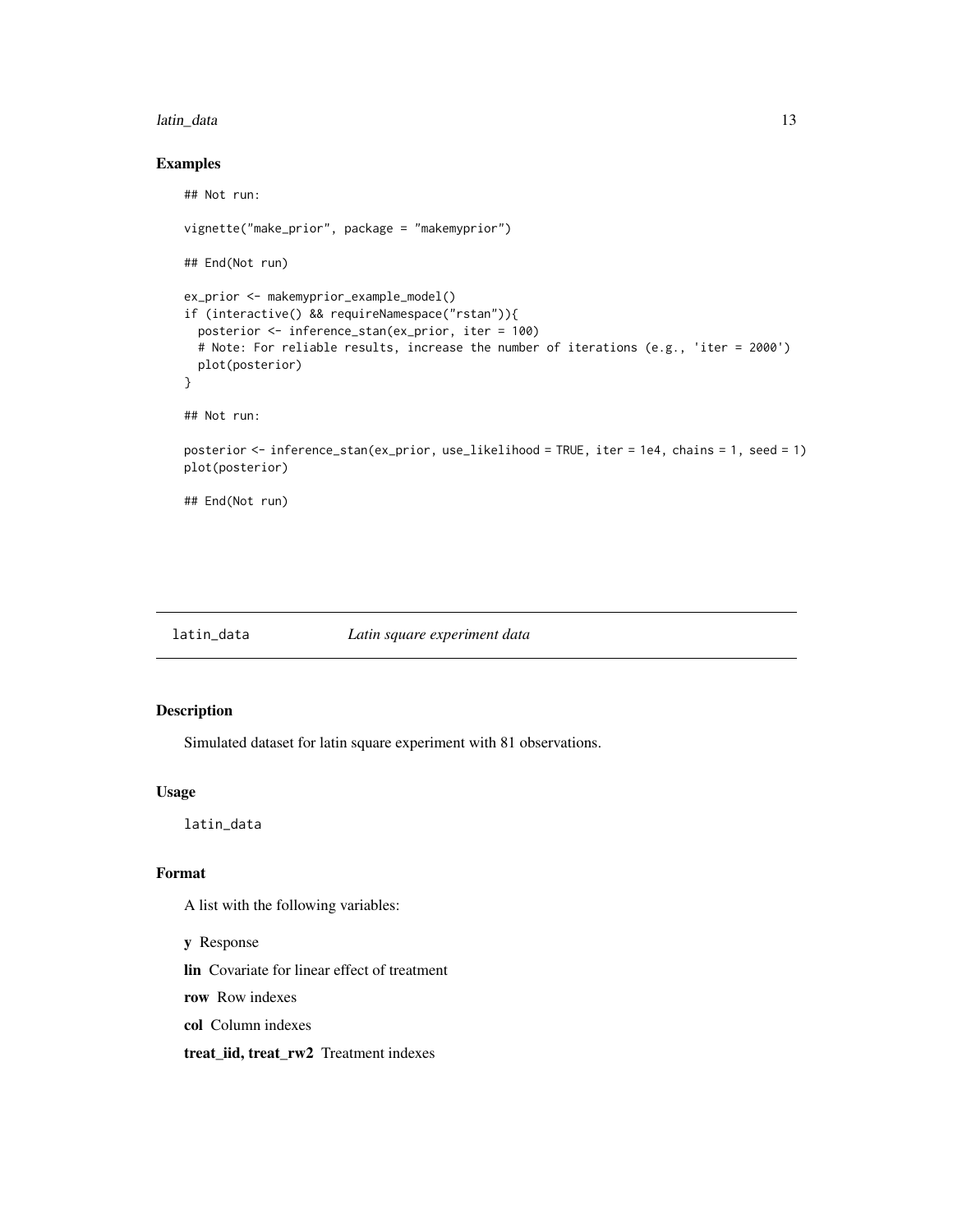#### Examples

```
## Not run:
vignette("latin_square", package = "makemyprior")
## End(Not run)
if (interactive() && requireNamespace("rstan")){
  formula \leq y \sim lin + mc(row) + mc(col) + mc(iid) +
   mc(rw2, model = "rw2", constr = TRUE, lin\_constr = TRUE)prior <- make_prior(
    formula, latin_data,
    prior = list(tree = "s1 = (rw2, iid);s2 = (row, col, s1); s3 = (s2, eps)",
                 w = list(s1 = list(prior = "pc0", param = 0.25),s2 = list(prior = "dirichlet"),
                          s3 = list(prior = "pc0", param = 0.25))))posterior <- inference_stan(prior, iter = 150, warmup = 50,
                              seed = 1, init = "0", chains = 1)
  # Note: For reliable results, increase the number of iterations
  plot(prior)
  plot_tree_structure(prior)
  plot_posterior_fixed(posterior)
  plot_posterior_stan(posterior, param = "prior", prior = TRUE)
}
## Not run:
posterior <- inference_stan(prior, iter = 15000, warmup = 5000,
                            seed = 1, init = "0", chains = 1)
plot(prior)
plot_tree_structure(prior)
plot_posterior_fixed(posterior)
plot_posterior_stan(posterior, param = "prior", prior = TRUE)
## End(Not run)
```
logit *logit*

#### Description

Calculates logit,  $log(x/(1-x)) = log(x) - log(1-x)$ 

<span id="page-13-0"></span>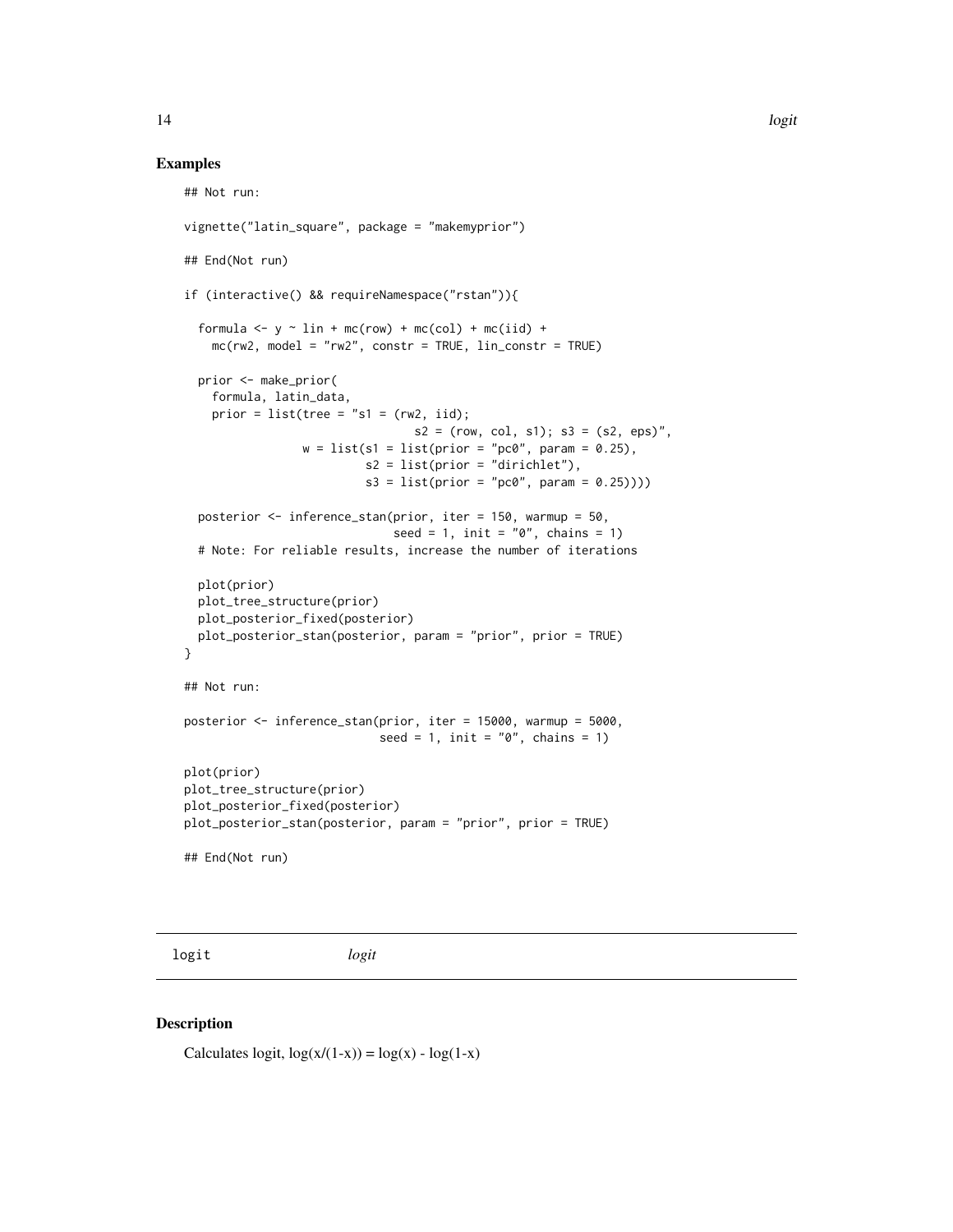# <span id="page-14-0"></span>Usage

logit(x)

#### Arguments

x Value between 0 and 1, or vector of such values

# Value

logit value

# Examples

logit(0.5) logit(seq(0, 1, 0.1))

makemyprior\_example\_model

*Returning a simple example prior object*

# Description

Creating a simple prior object using [make\\_prior.](#page-18-1) Used in examples of other functions in the package.

# Usage

```
makemyprior_example_model(seed = 1)
```
# Arguments

seed A seed value for reproducing the data (default seed = 1).

# Details

See the example for what model is made.

# Value

An object of class mmp\_prior.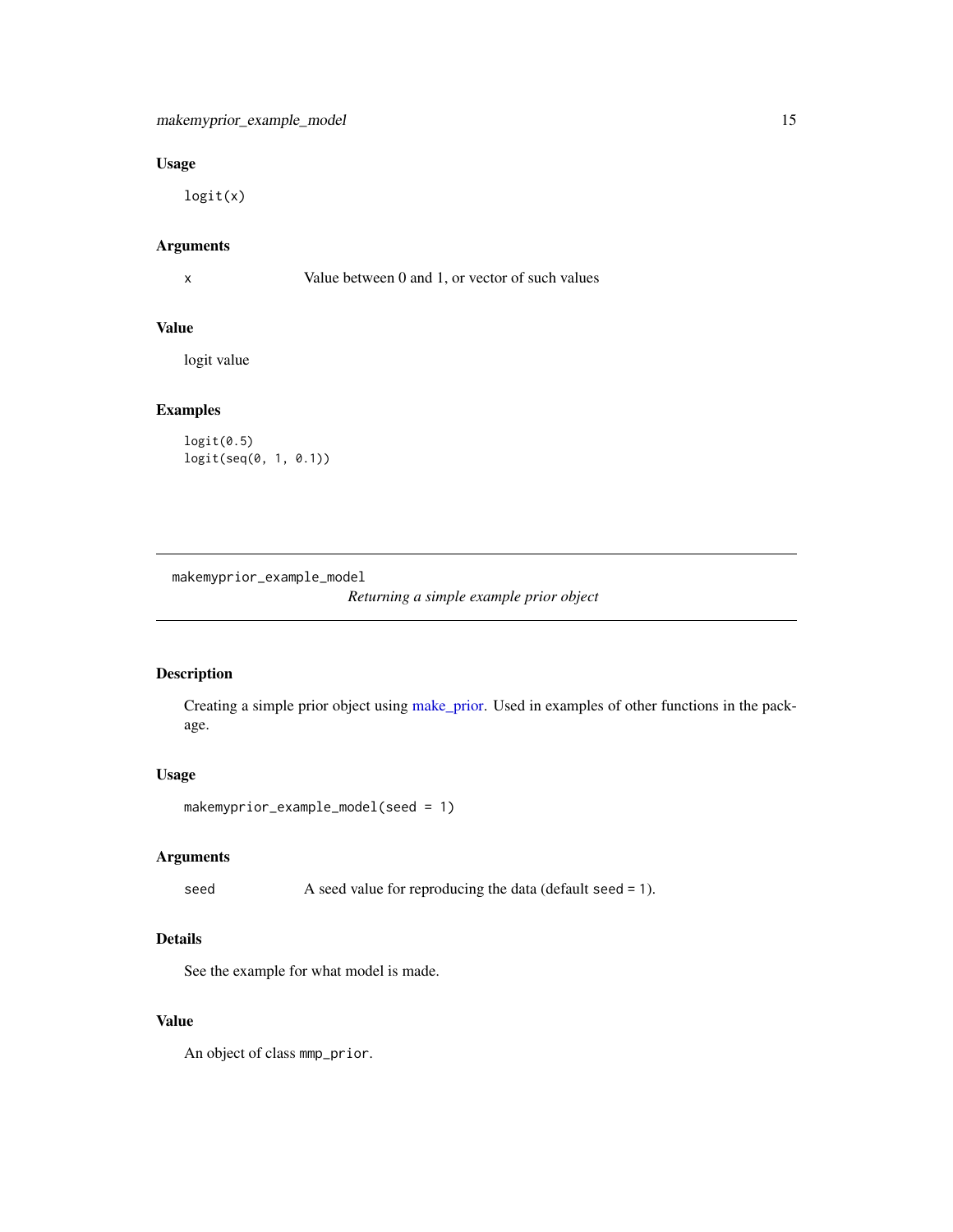# Examples

```
ex_model <- makemyprior_example_model()
## Not run:
# The function corresponds to the following model call:
set.seed(1)
data <- list(
 a = rep(1:10, each = 10),b = rep(1:10, times = 10)\mathcal{L}data$y <- rnorm(10, 0, 0.4)[data$a] + rnorm(10, 0, 0.6)[data$b] + rnorm(100, 0, 1)
formula \leq y \sim mc(a) + mc(b)
prior <- make_prior(formula, data, family = "gaussian",
                    prior = list(tree = "s1 = (a, b); s2 = (s1, eps)",
                                  w = list(s2 = list(prior = "pc0", param = 0.25)),V = list(s2 = list(prior = "pc", param = c(3, 0.05)))),
                    intercept\_prior = c(0, 1000)
```
## End(Not run)

<span id="page-15-1"></span>

| makemyprior_gui |  | <i>Graphical prior construction</i> |
|-----------------|--|-------------------------------------|
|-----------------|--|-------------------------------------|

# Description

This functions opens a shiny app where the specified prior can be seen, and changed.

# Usage

```
makemyprior_gui(prior, guide = FALSE, no_pc = FALSE)
```
#### Arguments

| prior  | An object from make prior.                                                                                                                                                 |
|--------|----------------------------------------------------------------------------------------------------------------------------------------------------------------------------|
| guide  | Logical, whether to open the guide directly when the app is started. Default is<br>FALSE. The guide can be opened in the app at any time.                                  |
| $no_p$ | Turn off computation of the PC prior on splits when using the shiny-app, to avoid<br>slow computations. Upon closing, the PC priors will be computed. Default is<br>FALSE. |

<span id="page-15-0"></span>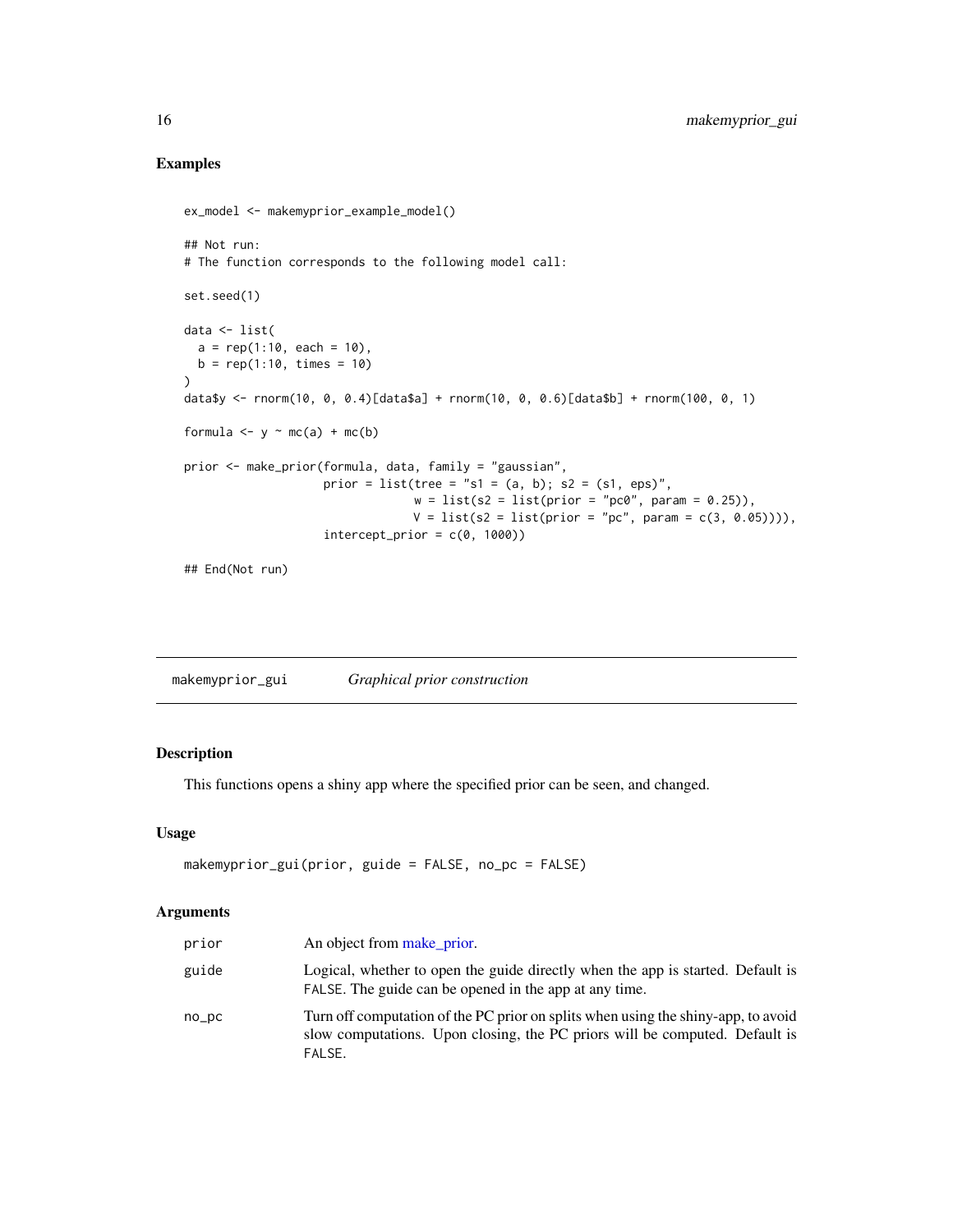# <span id="page-16-0"></span>Value

Returns an object that can be sent to [inference\\_stan](#page-10-1) or [inference\\_inla.](#page-9-2) Can also be sent to [make](#page-15-1)[myprior\\_gui](#page-15-1) again.

# Examples

```
## Not run:
vignette("make_prior", package = "makemyprior")
## End(Not run)
if (interactive()){
  ex_prior <- makemyprior_example_model()
  new_prior <- makemyprior_gui(ex_prior)
}
```
<span id="page-16-1"></span>makemyprior\_models *List available priors, latent models and likelihoods*

# Description

Prints available priors, latent models and likelihoods to use with [make\\_prior.](#page-18-1)

#### Usage

```
makemyprior_models(type = c("prior", "latent", "likelihood"), select = NULL)
```
# Arguments

| type   | Which of priors, latent models and likelihoods to list. Options are prior, latent<br>and likelihood                                                             |
|--------|-----------------------------------------------------------------------------------------------------------------------------------------------------------------|
| select | Which in each group to show details about. NULL gives only list what exists<br>(default), all gives detailed information about everything in that category. Can |
|        | also ask for one or more specific priors/latent models/likelihoods                                                                                              |

# Value

None.

# Examples

```
makemyprior_models("prior", c("pc0", "pc1"))
makemyprior_models("latent")
makemyprior_models("likelihood", "all")
```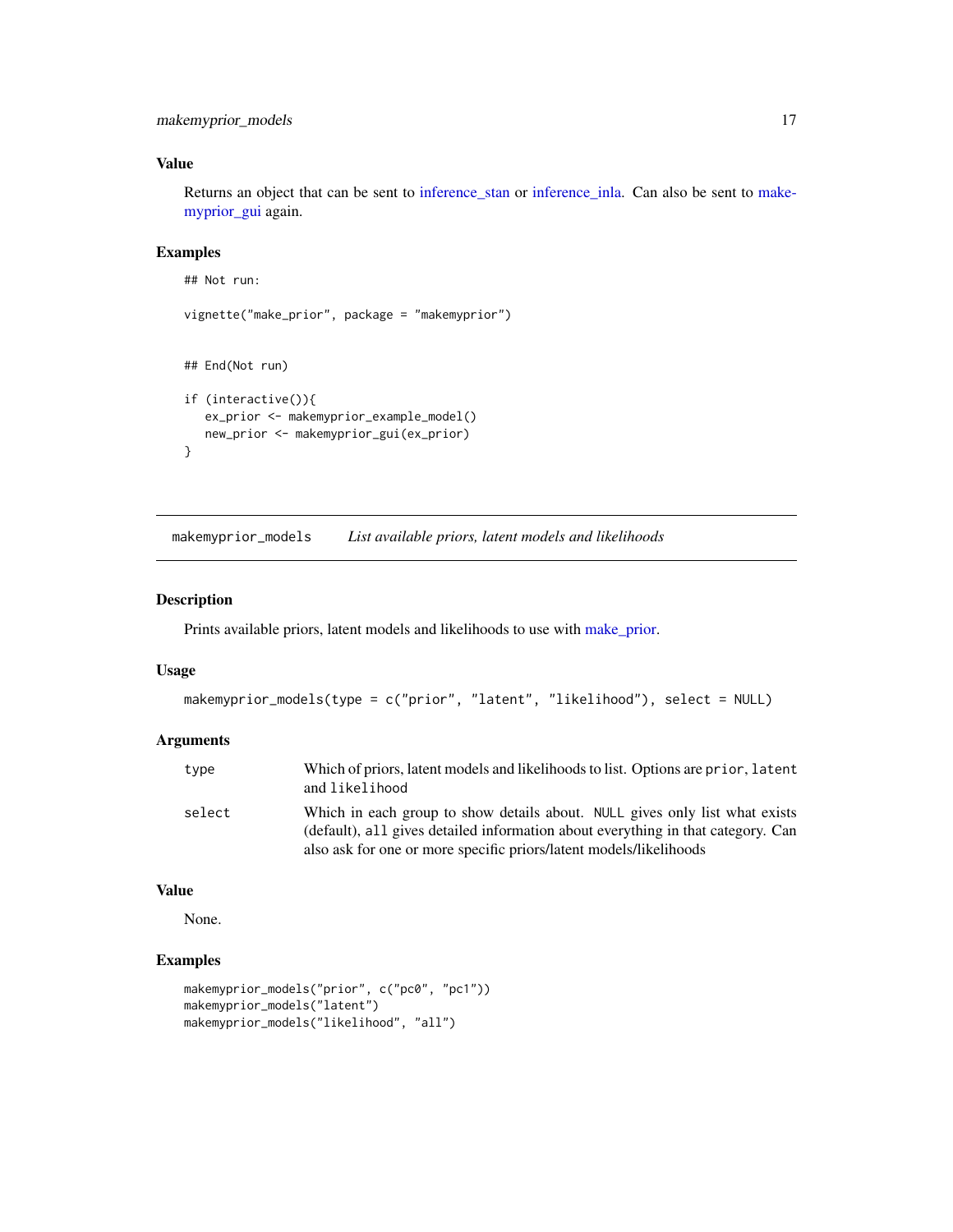# <span id="page-17-1"></span><span id="page-17-0"></span>Description

Directs to this help page.

# Usage

```
makemyprior_plotting()
```
# Details

The available plotting functions are:

- [plot\\_marginal\\_prior](#page-23-1)
- [plot\\_posterior\\_fixed](#page-24-1)
- [plot\\_posterior\\_precision](#page-26-1)
- [plot\\_posterior\\_stan](#page-25-1)
- [plot\\_posterior\\_stdev](#page-26-1)
- [plot\\_posterior\\_variance](#page-26-2)
- [plot\\_prior](#page-27-1)
- [plot\\_several\\_posterior\\_stan](#page-27-2)
- [plot\\_tree\\_structure](#page-28-1)

In addition the following functions can be used to extract posterior samples of effects and parameters:

- [extract\\_posterior\\_effect](#page-6-1)
- [extract\\_posterior\\_parameter](#page-7-1)

[eval\\_pc\\_prior](#page-5-1) can be used to evaluate a PC prior for a weight parameter, and [eval\\_joint\\_prior](#page-3-2) to evaluate the whole joint prior.

# Value

None.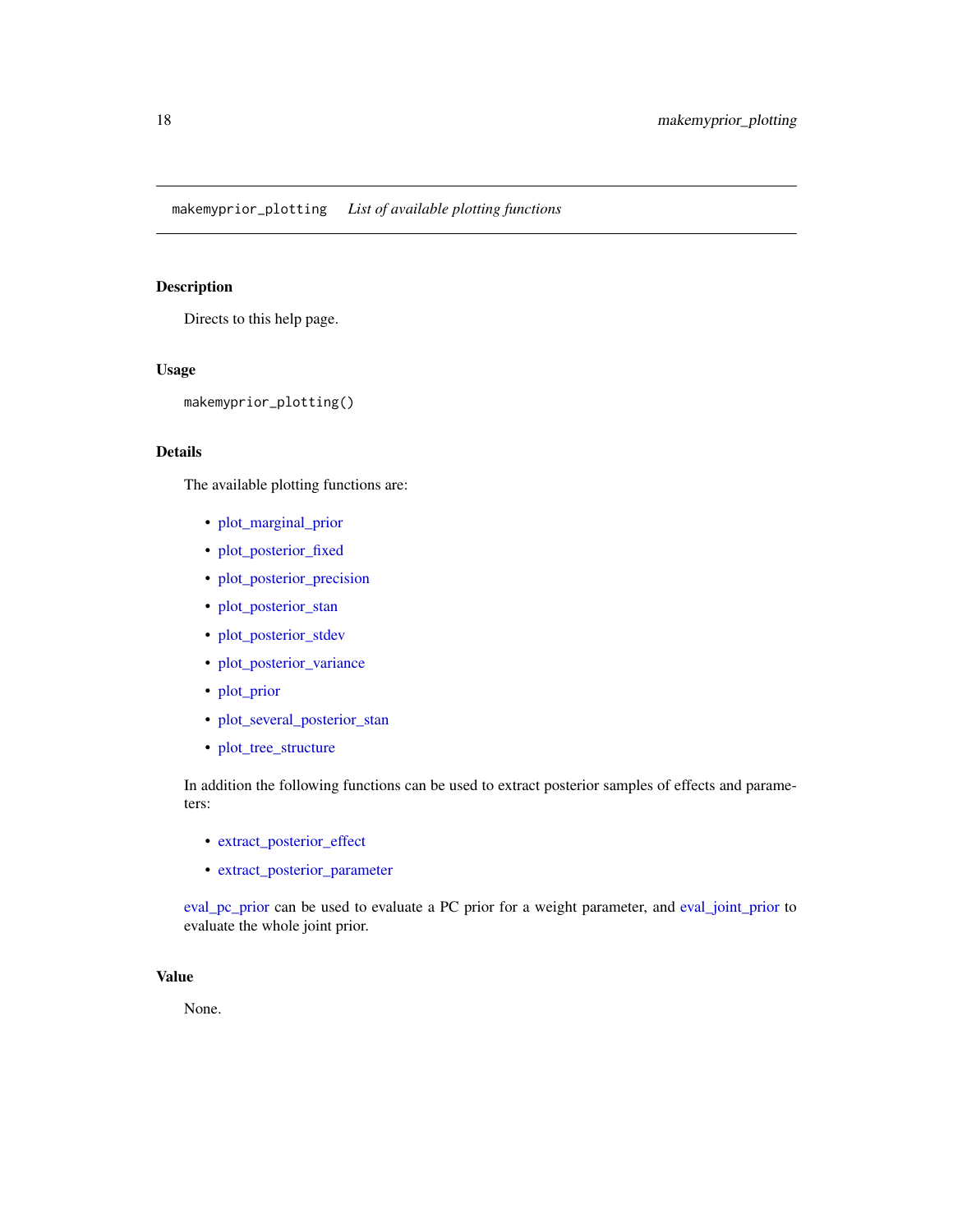<span id="page-18-1"></span><span id="page-18-0"></span>

# Description

Make a prior object with all necessary information about the prior and model. The object can either be sent to [makemyprior\\_gui](#page-15-1) or used directly for inference with Stan [\(inference\\_stan\)](#page-10-1) or INLA [\(inference\\_inla\)](#page-9-2).

# Usage

```
make_prior(
  formula,
  data,
  family = "gaussian",
 prior = list(),intercept_prior = c(),
  covariate_prior = list()
)
```
# Arguments

| formula | A formula object, using the function mc.                                                                                                                                                                                                                                                                                                                                                                                                                                                                                                                                                                                     |
|---------|------------------------------------------------------------------------------------------------------------------------------------------------------------------------------------------------------------------------------------------------------------------------------------------------------------------------------------------------------------------------------------------------------------------------------------------------------------------------------------------------------------------------------------------------------------------------------------------------------------------------------|
| data    | The data used in the model, as a data. frame or list. All elements must have<br>the same length.                                                                                                                                                                                                                                                                                                                                                                                                                                                                                                                             |
| family  | A string indicating the likelihood family. gaussian with identity link is the<br>default. binomial with logit link and poisson with log link are also possible.                                                                                                                                                                                                                                                                                                                                                                                                                                                              |
| prior   | tree The tree structure as a string. A split is specified as $s1 = (a, b)$ , where<br>(s1) represents a split node and can be any name except names of the<br>input data in data and the reserved (eps), which is used for residuals for a<br>Gaussian likelihood. Short names are recommended. Note that these split<br>names are just used in the initial specification, and will not be used later as<br>they are changed by the function automatically. The child nodes for each<br>split are included in parentheses separated by commas, and each split is<br>separated by semicolons. Singletons are included as (a). |
|         | V A named list with information on the priors on each top node and singleton,<br>i.e., all variances. The names in the list are the top node and singleton<br>names from the tree argument. Syntax is $V = list(s1 = list(prior =$<br>$prior_name, param = parameter_vector).$                                                                                                                                                                                                                                                                                                                                               |
|         | w A named list with information on the priors on each split, i.e., all variance<br>proportions. The names in the list are the split node names from the tree<br>argument, and is specified in the same way as the variance priors in V.                                                                                                                                                                                                                                                                                                                                                                                      |
|         | Prior on residuals can be defined using eps in this list in the case of a Gaussian<br>likelihood.                                                                                                                                                                                                                                                                                                                                                                                                                                                                                                                            |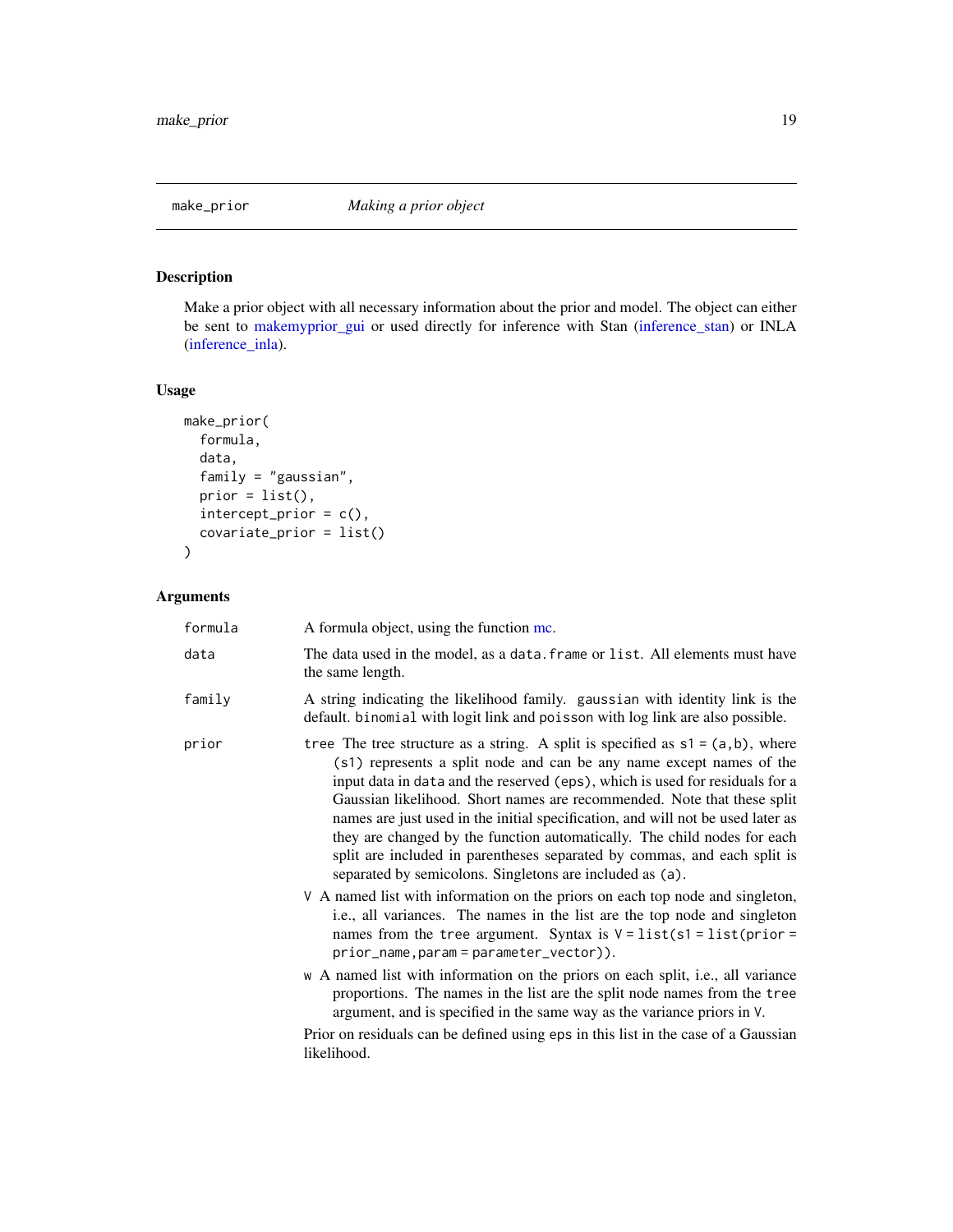<span id="page-19-0"></span>

| intercept_prior |                                                                                                                                                                              |
|-----------------|------------------------------------------------------------------------------------------------------------------------------------------------------------------------------|
|                 | Parameters for Gaussian prior on intercept, specified as a vector with mean and<br>standard deviation. Default is (0, 1000).                                                 |
| covariate_prior |                                                                                                                                                                              |
|                 | Parameters for Gaussian prior on coefficients of covariates, specified as named<br>list, each element is a vector with mean and standard deviation. Default is (0,<br>1000). |

# Details

See [makemyprior\\_models](#page-16-1) for details on available priors and likelihoods.

# Value

Prior object.

#### Examples

```
## Not run:
vignette("make_prior", package = "makemyprior")
## End(Not run)
p \le -10m \sim 10
n \leq -m*pset.seed(1)
data \le list(a = rep(1:p, each = m),
             b = rep(1:m, times = p),x = runif(n)data$y <- data$x + rnorm(p, 0, 0.5)[data$a] +
  rnorm(m, 0, 0.3)[data$b] + rnorm(n, 0, 1)
formula \leq -y \sim x + mc(a) + mc(b)prior <- make_prior(formula, data, family = "gaussian",
                    intercept\_prior = c(0, 1000),
                    covariate_prior = list(x = c(0, 100)))prior
plot(prior)
```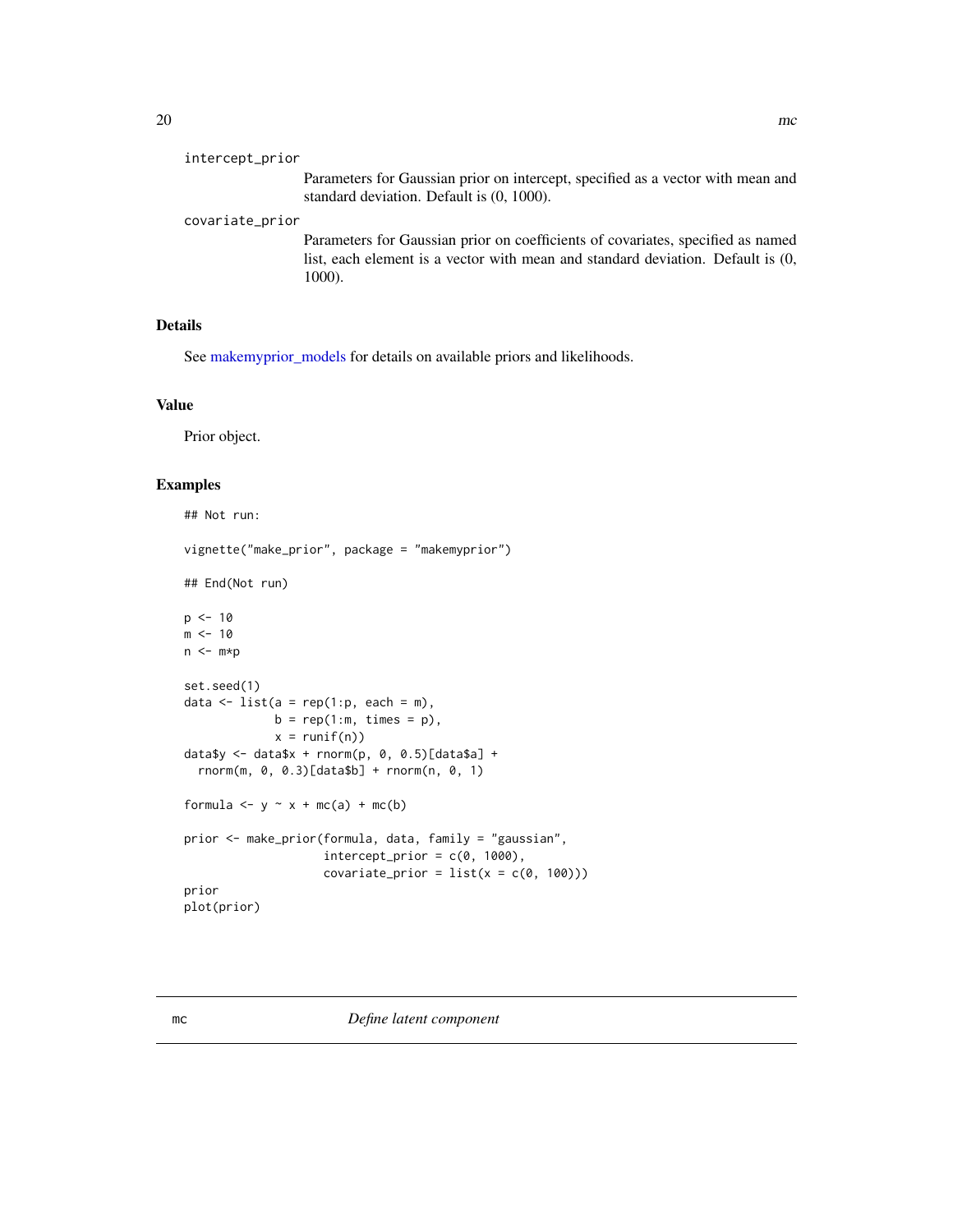<span id="page-20-0"></span> $\rm mc$  21

# Description

Function for defining a latent component for the HD prior package. All model components must be specified, and if an HD prior is used, this is specified later. See [make\\_prior](#page-18-1) for more details and examples.

# Usage

```
mc(
  label,
 model = "iid",constr = NULL,
  lin_constr = FALSE,
  Cmatrix = NULL,graph = NULL,...
)
```
# Arguments

| label      | Name of the component (short names is an advantage as they are used in the<br>app), no default (MUST be provided)                                                                                                                             |
|------------|-----------------------------------------------------------------------------------------------------------------------------------------------------------------------------------------------------------------------------------------------|
| model      | Type of model, default is "iid" (see list of models: makemyprior_models).                                                                                                                                                                     |
| constr     | Sum-to-zero constraints on component (default TRUE)                                                                                                                                                                                           |
| lin_constr | Linear sum-to-zero constraint, TRUE/FALSE (only for rw2 and only for Stan)                                                                                                                                                                    |
| Cmatrix    | Precision for this component when $model = "generic0".$ We recommend that<br>the matrixes are scaled to the typical variance of the corresponding covariance<br>matrix is 1. This can be done with scale_precmat before sending matrix to mc. |
| graph      | Path to graph file for besag effect (see details).                                                                                                                                                                                            |
| .          | Additional arguments used for inference. For inference with rstan or inla, the<br>following is useful (especially for the Besag model):                                                                                                       |
|            | scale model if TRUE, the models are scaled so the geometric mean of the<br>variance (typical variance) is 1                                                                                                                                   |
|            | And some additional arguments that can be used by inla. Useful arguments<br>include:                                                                                                                                                          |
|            | rankdef number defining rank deficiency of the model                                                                                                                                                                                          |
|            | extraconstr extra linear constraints (in addition to constr)                                                                                                                                                                                  |
|            | See f for details.                                                                                                                                                                                                                            |

# Details

The graph argument is a path to a file describing neighbouring relationship on the following form: First row: number of elements The rest: First number is the index of this element, second is the number of neighbours, the rest is the index numbers of all neighbours for this element. If element 1 and 4 are neighbours, 1 should have 4 in its neighbour list, and 4 should have 1.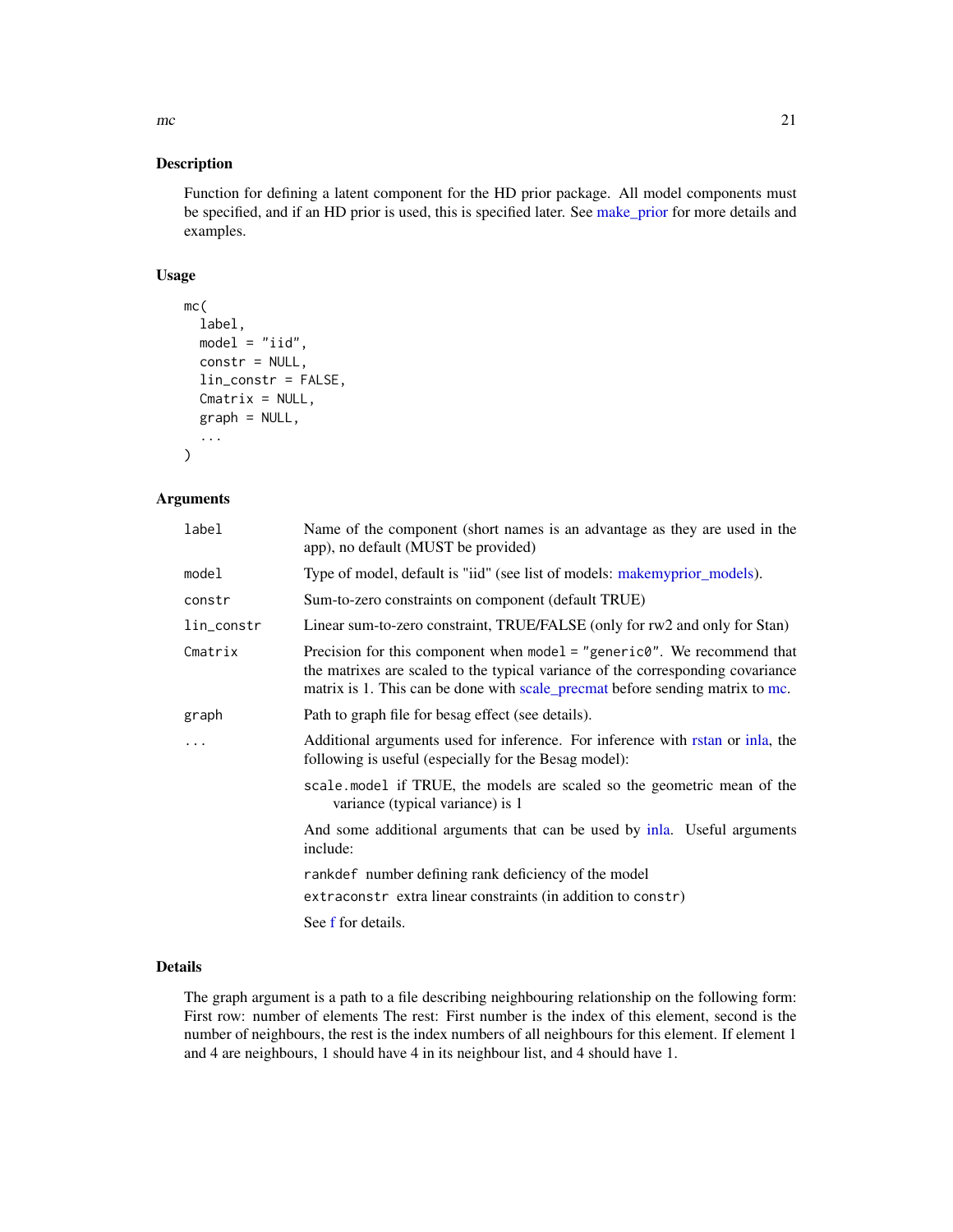For specifying details on this latent component.

# Examples

```
## Not run:
```

```
vignette("make_prior", package = "makemyprior")
```
## End(Not run)

neonatal\_data *Neonatal mortality data*

# Description

Simulated neonatal mortality data with 323 observations.

#### Usage

neonatal\_data

#### Format

A list with the following variables:

y Response

Ntrials Number of trials for each cluster

urban Covariate indicating if cluster is urban (1) or rural (0)

- nu Cluster effect indexes
- v County effect indexes for iid effect
- u County effect indexes for Besag effect

# Examples

```
## Not run:
```
vignette("neonatal\_mortaily", package = "makemyprior")

## End(Not run)

```
if (interactive() && requireNamespace("rstan")){
```

```
graph_path <- paste0(path.package("makemyprior"), "/neonatal.graph")
```

```
formula \leq - y \sim urban + mc(nu) + mc(v) +
```
<span id="page-21-0"></span>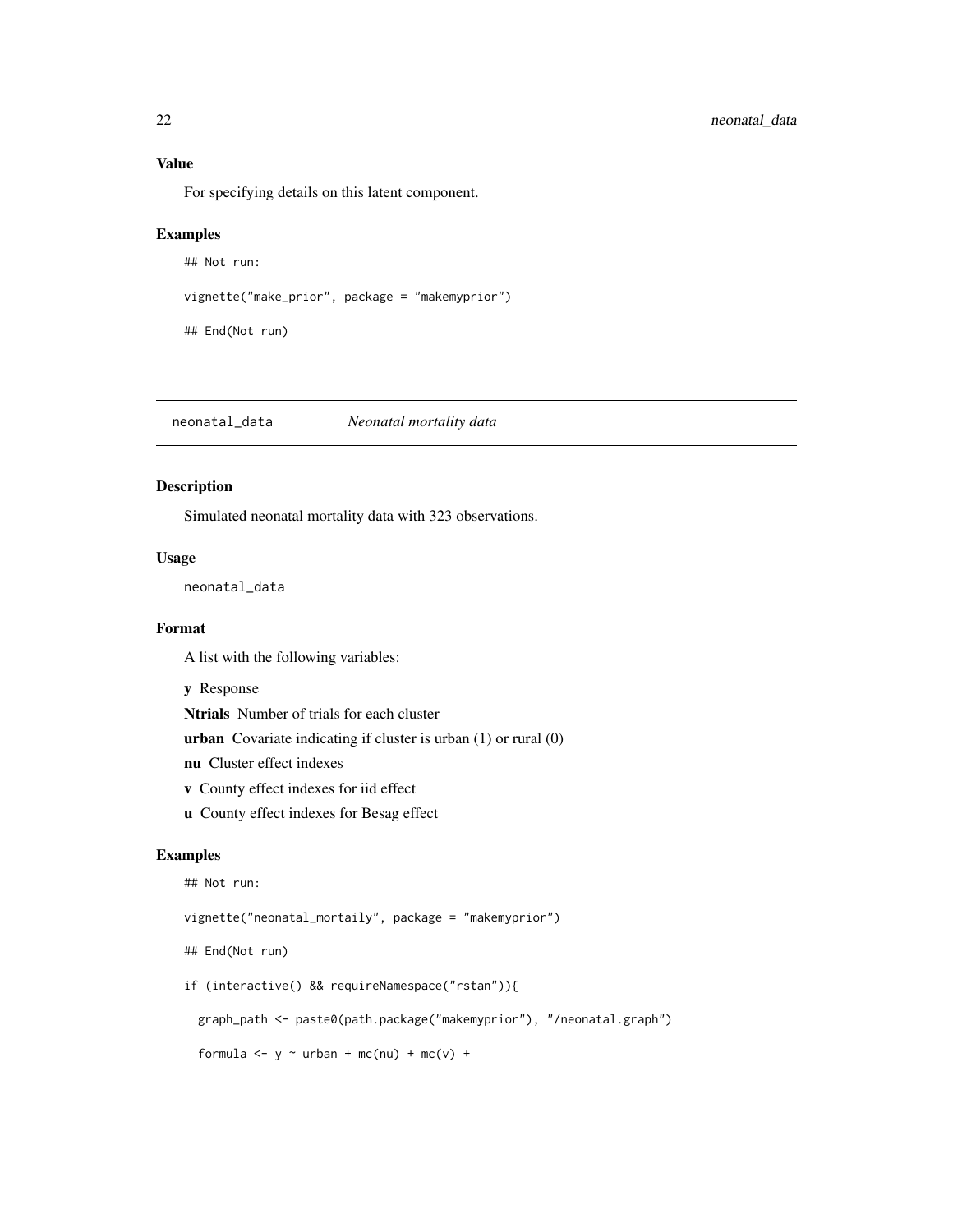```
mc(u, model = "besag", graph = graph_path, scale.model = TRUE)set.seed(1)
  find_pc_prior_param(lower = 0.1, upper = 10, prob = 0.9, N = 2e5)
  prior <- make_prior(
    formula, neonatal_data, family = "binomial",
    prior = list(tree = "s1 = (u, v); s2 = (s1, nu)",
                 w = list(s1 = list(prior = "pc0", param = 0.25),s2 = list(prior = "pc1", param = 0.75)),V = list(s2 = list(prior = "pc",param = c(3.35, 0.05)))))
  posterior <- inference_stan(prior, iter = 150, warmup = 50,
                              seed = 1, init = "0", chains = 1)
  # Note: For reliable results, increase the number of iterations
  plot(prior)
  plot_tree_structure(prior)
  plot_posterior_fixed(posterior)
  plot_posterior_stan(posterior, param = "prior", prior = TRUE)
}
## Not run:
posterior <- inference_stan(prior, iter = 15000, warmup = 5000,
                            seed = 1, init = "0", chains = 1)
plot(prior)
plot_tree_structure(prior)
plot_posterior_fixed(posterior)
plot_posterior_stan(posterior, param = "prior", prior = TRUE)
## End(Not run)
```
plot.mmp\_prior *Plotting*

#### Description

Plotting

#### Usage

```
## S3 method for class 'mmp_prior'
plot(x, \ldots)## S3 method for class 'mmp_inla'
plot(x, \ldots)
```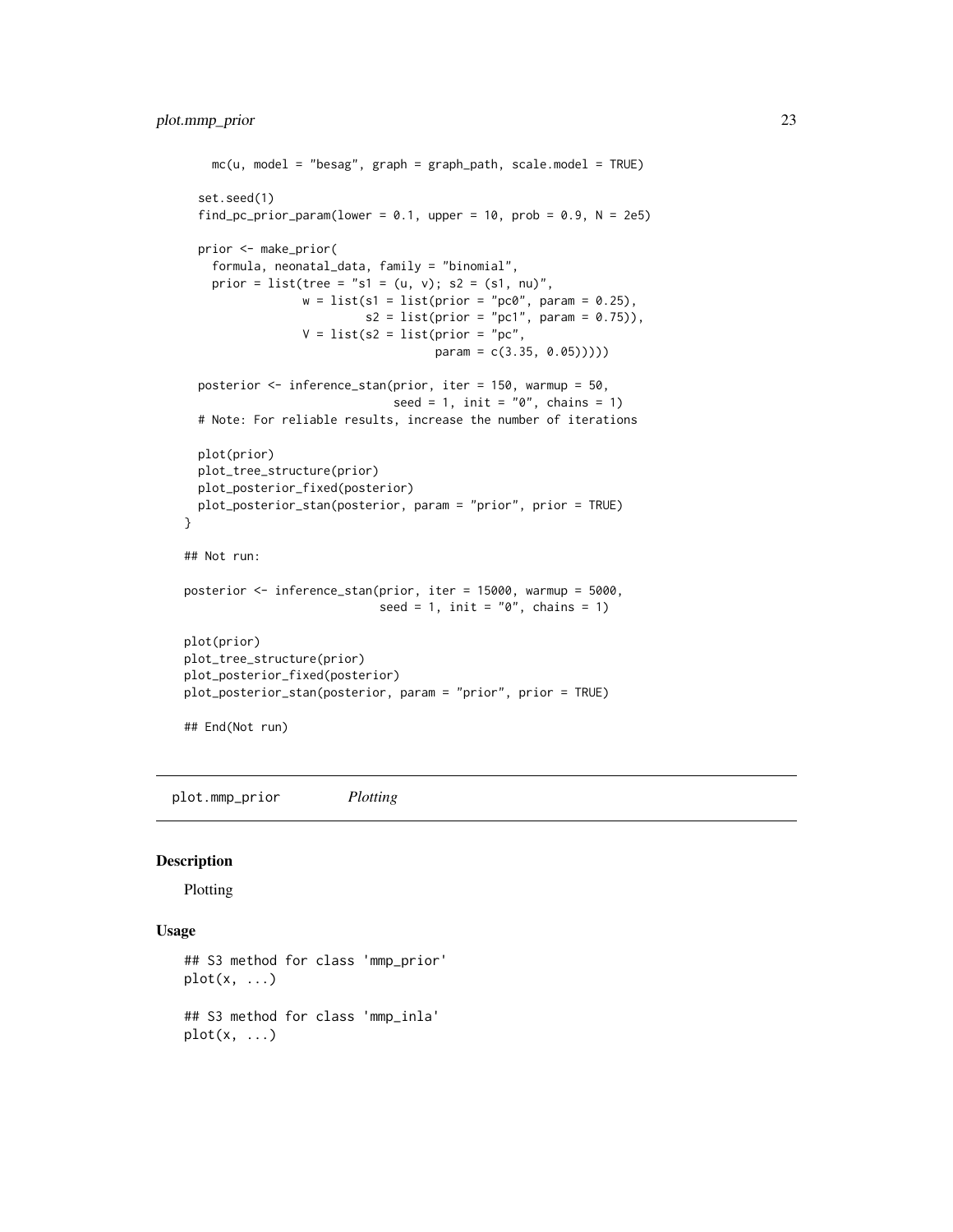# <span id="page-23-0"></span>24 plot\_marginal\_prior

```
## S3 method for class 'mmp_stan'
plot(x, \ldots)
```
# Arguments

|                         | Object of class mmp_prior, mmp_inla or mmp_stan.                                            |
|-------------------------|---------------------------------------------------------------------------------------------|
| $\cdot$ $\cdot$ $\cdot$ | Additional arguments to plotting functions. Varies with what object is sent to<br>function. |

# Details

See [plot\\_prior](#page-27-1) (objects of class mmp\_prior), [plot\\_posterior\\_stan](#page-25-1) (objects of class mmp\_stan), and [plot\\_posterior\\_variance](#page-26-2) (objects of class mmp\_inla),

#### Value

None.

# Examples

```
pri <- makemyprior_example_model()
plot(pri)
if (interactive() && requireNamespace("rstan")){
  res_stan <- inference_stan(ex_prior, iter = 100)
  # Note: For reliable results, increase the number of iterations (e.g., 'iter = 2000')
  plot(res_stan)
}
if (interactive() && requireNamespace("INLA")){
  res_inla <- inference_inla(pri)
 plot(res_inla)
}
```
<span id="page-23-1"></span>

| plot_marginal_prior | Plotting prior for a single parameter (weight or variance (not standard |
|---------------------|-------------------------------------------------------------------------|
|                     | <i>deviation</i> ))                                                     |

# Description

Following the parameterization of the prior.

# Usage

```
plot_marginal_prior(x, obj, param, sd = FALSE)
```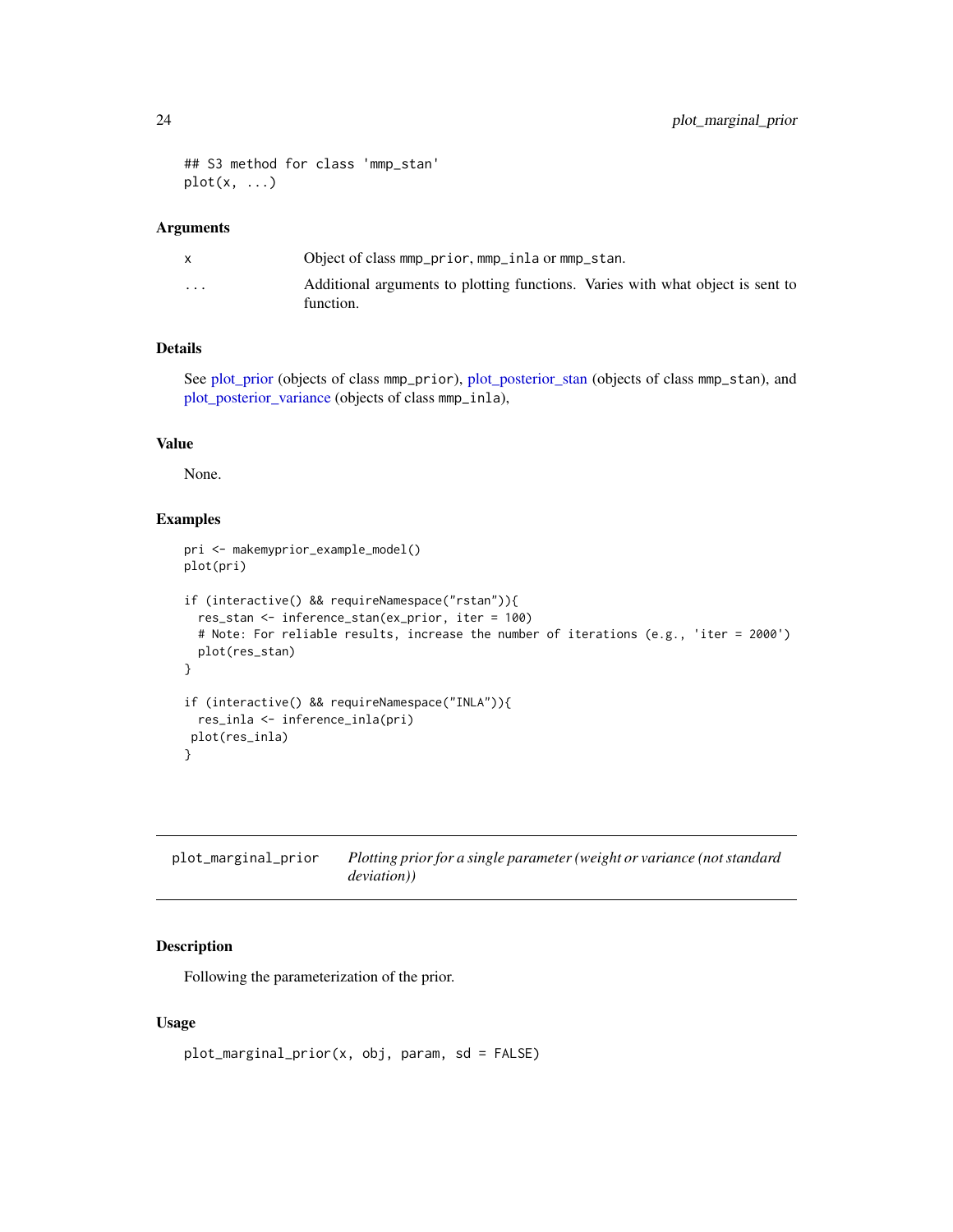# <span id="page-24-0"></span>Arguments

| $\mathsf{x}$ | Values to evaluate prior in.                                                                                                                                                               |
|--------------|--------------------------------------------------------------------------------------------------------------------------------------------------------------------------------------------|
| obi          | An object from make_prior, inference_stan, inference_inla, or makemyprior_gui                                                                                                              |
| param        | Name of parameter to plot (see print (obj) for syntax). Note that only vari-<br>ances will be plotted, so $V[\ldots]$ and sigma $^2[\ldots]$ must be used to indicate those<br>parameters. |
| sd           | Whether to plot variance parameters on the standard deviation (TRUE) or variance<br>(FALSE, default) scale                                                                                 |

#### Value

A [ggplot](#page-0-0) with the posterior distribution. See also [makemyprior\\_plotting.](#page-17-1)

#### Examples

```
ex_prior <- makemyprior_example_model()
plot_marginal_prior(seq(0, 1, 0.001), ex_prior, "w[a/a_b]")
plot_marginal_prior(seq(0, 1, 0.001), ex_prior, "w[eps/eps_a_b]")
plot_marginal_prior(seq(0, 5, 0.01), ex_prior, "V[eps_a_b]")
```
<span id="page-24-1"></span>plot\_posterior\_fixed *Plotting posterior distributions*

# Description

Function for plotting the posterior distributions of the coefficients of the fixed effects

#### Usage

```
plot_posterior_fixed(obj)
```
#### Arguments

obj An object from inference\_stan or inference\_inla

# Value

A [ggplot](#page-0-0) with the posterior distributions. See also [makemyprior\\_plotting.](#page-17-1)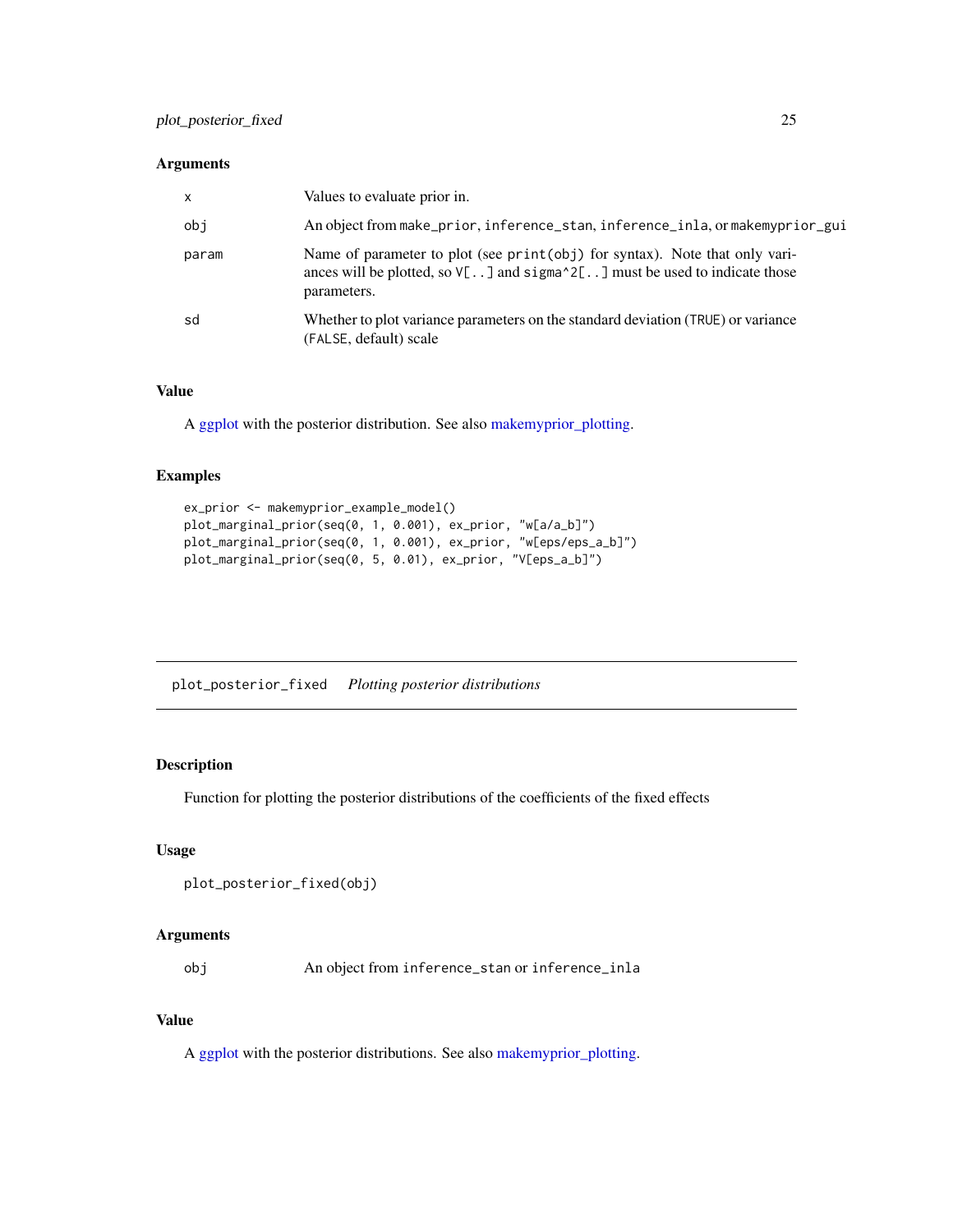#### Examples

```
if (interactive() && requireNamespace("rstan")){
 ex_prior <- makemyprior_example_model()
 res_stan <- inference_stan(ex_prior, iter = 100)
 # Note: For reliable results, increase the number of iterations (e.g., 'iter = 2000')
 plot_posterior_fixed(res_stan)
}
```
<span id="page-25-1"></span>plot\_posterior\_stan *Plotting posterior distributions*

# Description

Function for plotting the posterior distributions of the random effect variances on the scale of the tree parameterization.

#### Usage

```
plot_posterior_stan(
  obj,
  param = c("prior", "variance", "stdev", "precision"),
 prior = FALSE
)
```
# Arguments

| obi   | An object from inference_stan                                                                                                                                      |
|-------|--------------------------------------------------------------------------------------------------------------------------------------------------------------------|
| param | A string indicating parameterization of plot. "prior" for scale of parameters,<br>"variance", "stdev" and "precision" also possible.                               |
| prior | Include prior in the plot? Only possible for param = "prior". Note that if<br>Jeffreys' prior is used for the total variance, it will not be included in the plot. |

#### Value

A [ggplot](#page-0-0) with the posterior distributions. See also [makemyprior\\_plotting.](#page-17-1)

#### Examples

```
if (interactive() && requireNamespace("rstan")){
 ex_prior <- makemyprior_example_model()
 res_stan <- inference_stan(ex_prior, iter = 100)
 # Note: For reliable results, increase the number of iterations (e.g., 'iter = 2000')
 plot_posterior_stan(res_stan)
}
```
<span id="page-25-0"></span>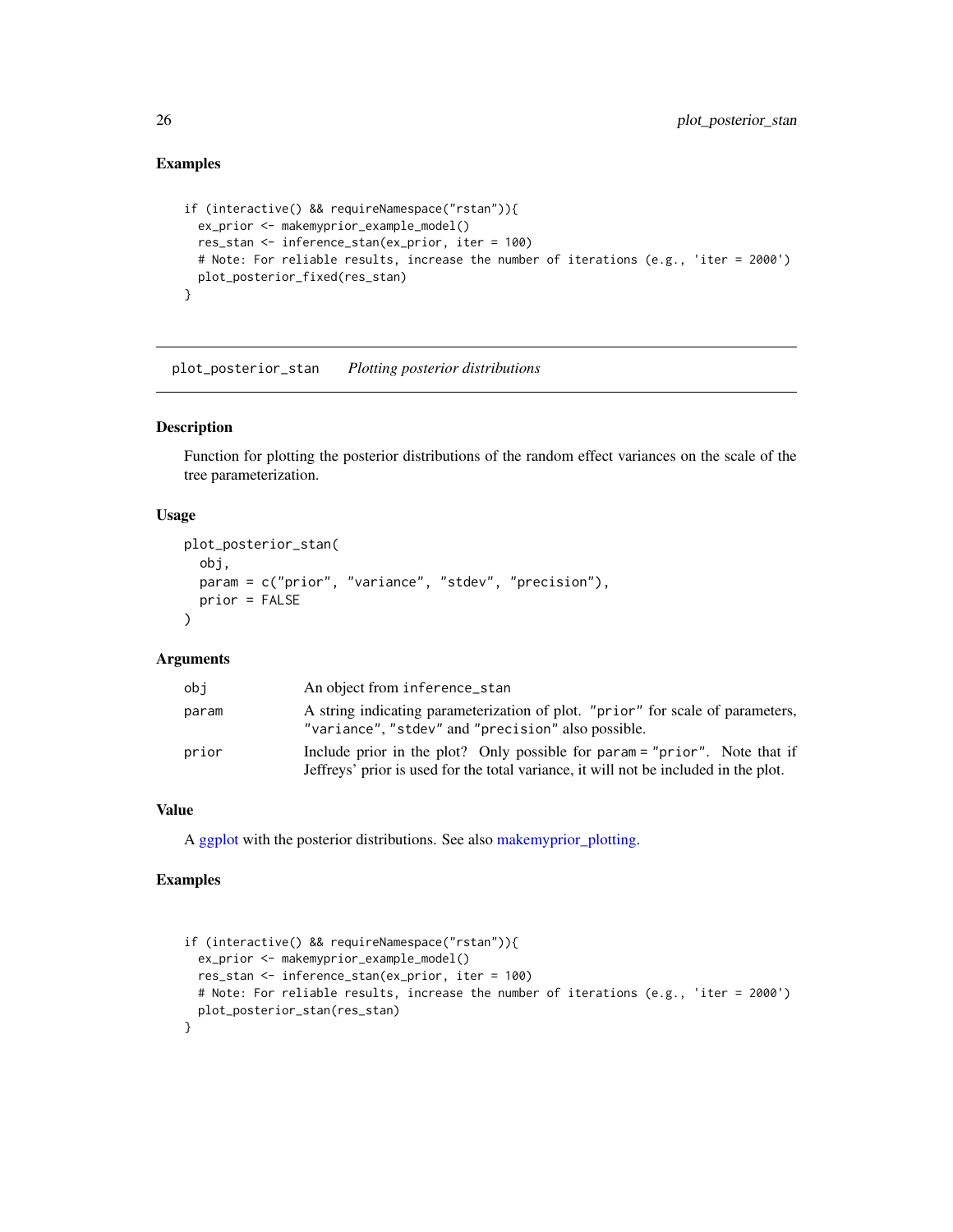<span id="page-26-2"></span><span id="page-26-0"></span>plot\_posterior\_variance

*Plotting posterior variances, standard deviations or precisions*

#### <span id="page-26-1"></span>Description

Plotting posterior variances, standard deviations or precisions

# Usage

plot\_posterior\_variance(obj)

plot\_posterior\_stdev(obj)

plot\_posterior\_precision(obj)

# Arguments

obj An object from inference\_stan or inference\_inla.

#### Value

A [ggplot](#page-0-0) object with the plot See also [makemyprior\\_plotting.](#page-17-1)

# Examples

```
if (interactive() && requireNamespace("rstan")){
  ex_prior <- makemyprior_example_model()
  res_stan <- inference_stan(ex_prior, iter = 100)
  # Note: For reliable results, increase the number of iterations (e.g., 'iter = 2000')
  plot_posterior_variance(res_stan)
}
if (interactive() && requireNamespace("INLA")){
  ex_prior <- makemyprior_example_model()
  res_inla <- inference_inla(ex_prior)
  plot_posterior_variance(res_inla)
}
```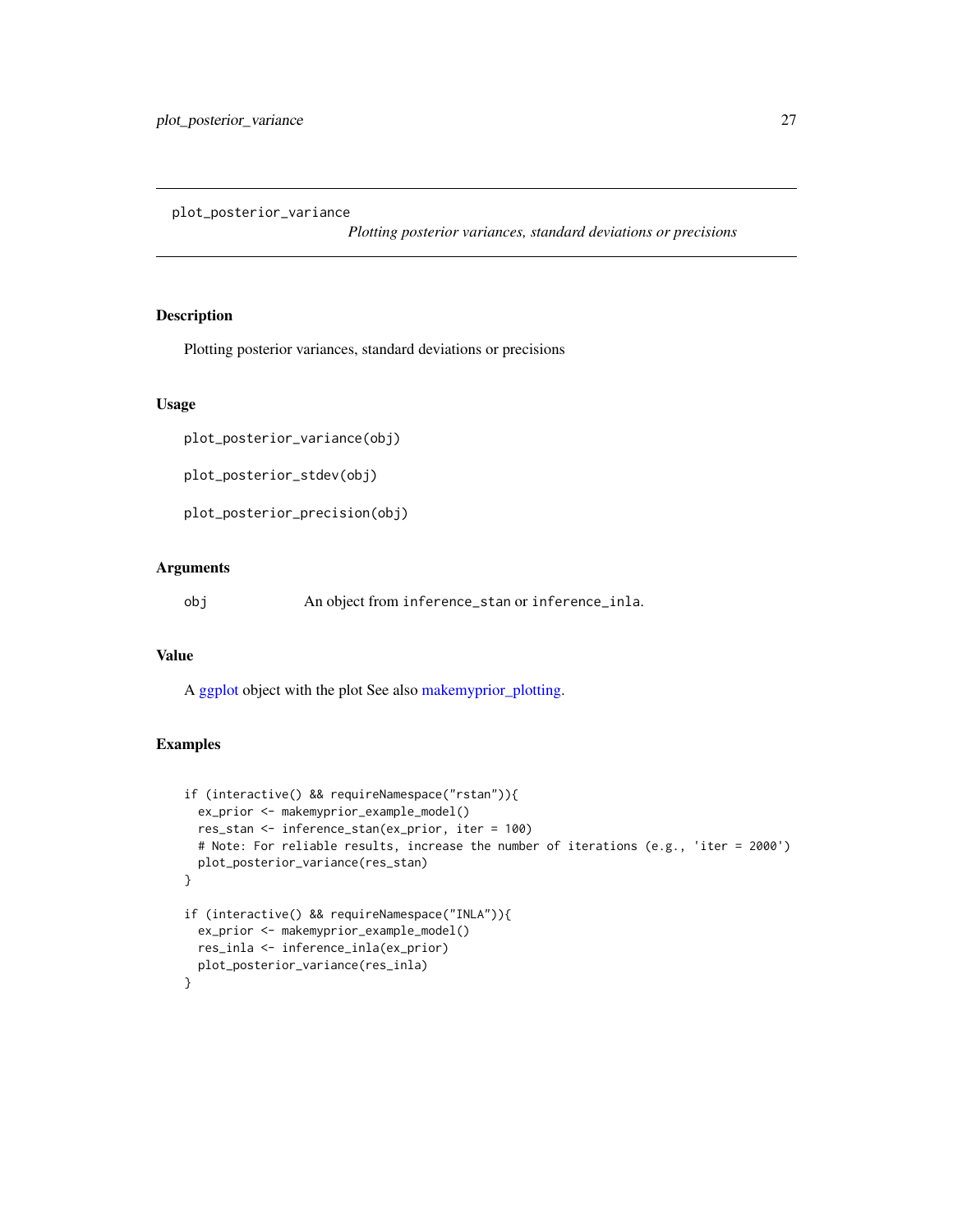<span id="page-27-1"></span><span id="page-27-0"></span>

# Description

Function for plotting the prior distributions of the random effects on the scale of the parameters chosen

# Usage

```
plot_prior(obj)
```
#### Arguments

obj An object from make\_prior, inference\_stan, inference\_inla, or makemyprior\_gui

#### Value

A [ggplot](#page-0-0) with the prior distributions. See also [makemyprior\\_plotting.](#page-17-1)

# Examples

```
ex_prior <- makemyprior_example_model()
plot_prior(ex_prior)
```
<span id="page-27-2"></span>plot\_several\_posterior\_stan *Plotting several posterior distributions*

# Description

Function for plotting the posterior distributions of the random effect variances on the scale of the tree parameterization.

# Usage

```
plot_several_posterior_stan(
  objs,
  param = c("prior", "variance", "stdev", "precision", "logvariance")
\mathcal{E}
```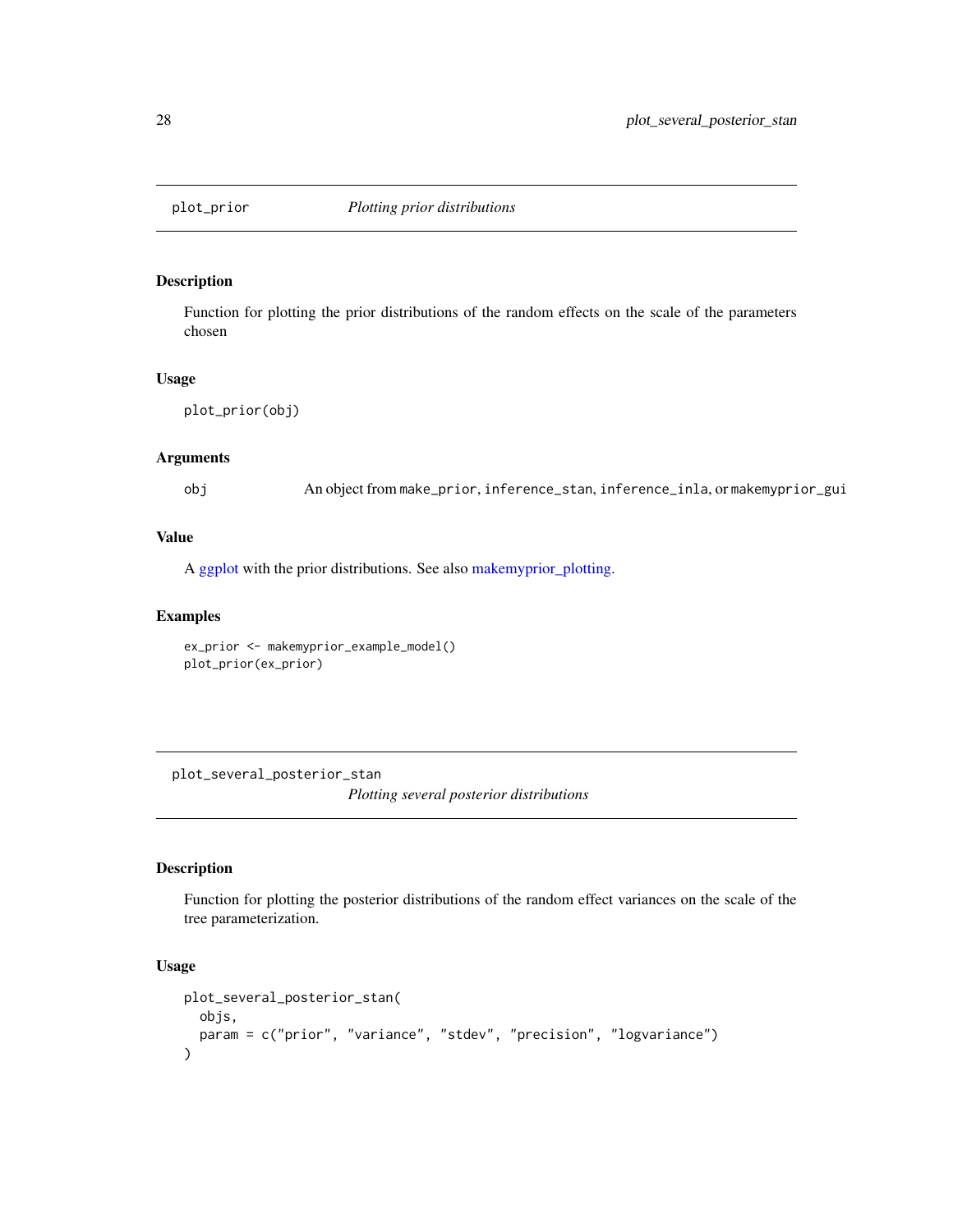#### <span id="page-28-0"></span>**Arguments**

| objs  | A names list with objects of class mmp_stan from inference_stan, can be any<br>length (but typically length two for one prior (use_likelihood = FALSE) and<br>posterior, or two posteriors). |  |
|-------|----------------------------------------------------------------------------------------------------------------------------------------------------------------------------------------------|--|
| param | A string indicating parameterization of plot. "prior" for scale of parameters,<br>"variance", "stdev", "precision" and "logvariance" are also possible.                                      |  |

# Details

We cannot sample from a Jeffreys' prior since it is improper. If Jeffreys' prior is used for the total variance, the prior will be changed to a Gaussian $(0,1)$  prior on the log total variance. This means that it does not make sense to look at the variances/standard deviations/precisions, but the variance proportions will be correct. See also [makemyprior\\_plotting.](#page-17-1)

# Value

A [ggplot](#page-0-0) with the posterior distributions.

#### Examples

```
if (interactive() && requireNamespace("rstan")){
 ex_prior1 <- makemyprior_example_model(seed = 1)
 ex_prior2 <- makemyprior_example_model(seed = 2)
 # Note: For reliable results, increase the number of iterations (e.g., 'iter = 2000')
 res_stan1 <- inference_stan(ex_prior1, iter = 100)
 res_stan2 <- inference_stan(ex_prior2, iter = 100)
 plot_several_posterior_stan(list(One = res_stan1, Two = res_stan2))
}
```
<span id="page-28-1"></span>plot\_tree\_structure *Plotting the prior tree structure graph*

#### Description

Can only be used for visualization in R.

#### Usage

```
plot_tree_structure(obj, nodenames)
```
#### Arguments

| obi       | An object from make_prior, inference_stan, inference_inla, or makemyprior_gui                                                                                            |  |
|-----------|--------------------------------------------------------------------------------------------------------------------------------------------------------------------------|--|
| nodenames | Custom names for each node (optional). Given as a named list with the default<br>names as list names, and the new names as list elements. Do not need to provide<br>all. |  |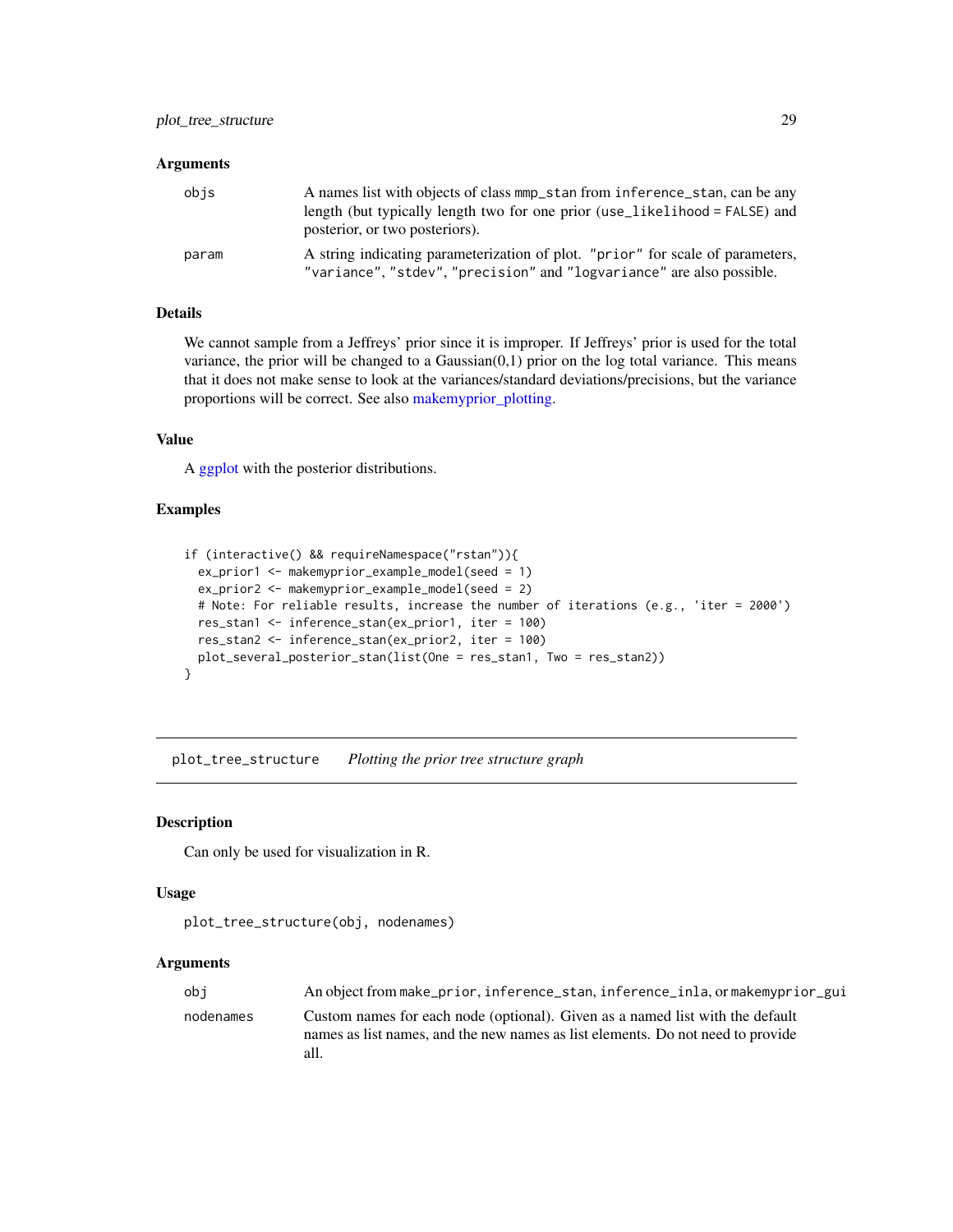# Value

A [visNetwork](#page-0-0) with the tree graph See also [makemyprior\\_plotting.](#page-17-1)

#### Examples

```
ex_prior <- makemyprior_example_model()
plot_tree_structure(ex_prior)
```
print.mmp\_prior *Print*

# Description

Print

# Usage

```
## S3 method for class 'mmp_prior'
print(x, \ldots)## S3 method for class 'mmp_inla'
print(x, \ldots)## S3 method for class 'mmp_stan'
```
 $print(x, \ldots)$ 

#### Arguments

| $\mathsf{x}$ | Object of class mmp_prior, mmp_inla or mmp_stan. |
|--------------|--------------------------------------------------|
| $\cdot$      | For mmp_stan and mmp_inla, see print.data.frame. |

#### Value

Returns input object invisible.

# Examples

```
pri <- makemyprior_example_model()
pri # or print(pri)
if (interactive() && requireNamespace("rstan")){
  res_stan <- inference_stan(ex_prior, iter = 100)
  # Note: For reliable results, increase the number of iterations (e.g., 'iter = 2000')
  res_stan # or print(res_stan)
}
if (interactive() && requireNamespace("INLA")){
```
<span id="page-29-0"></span>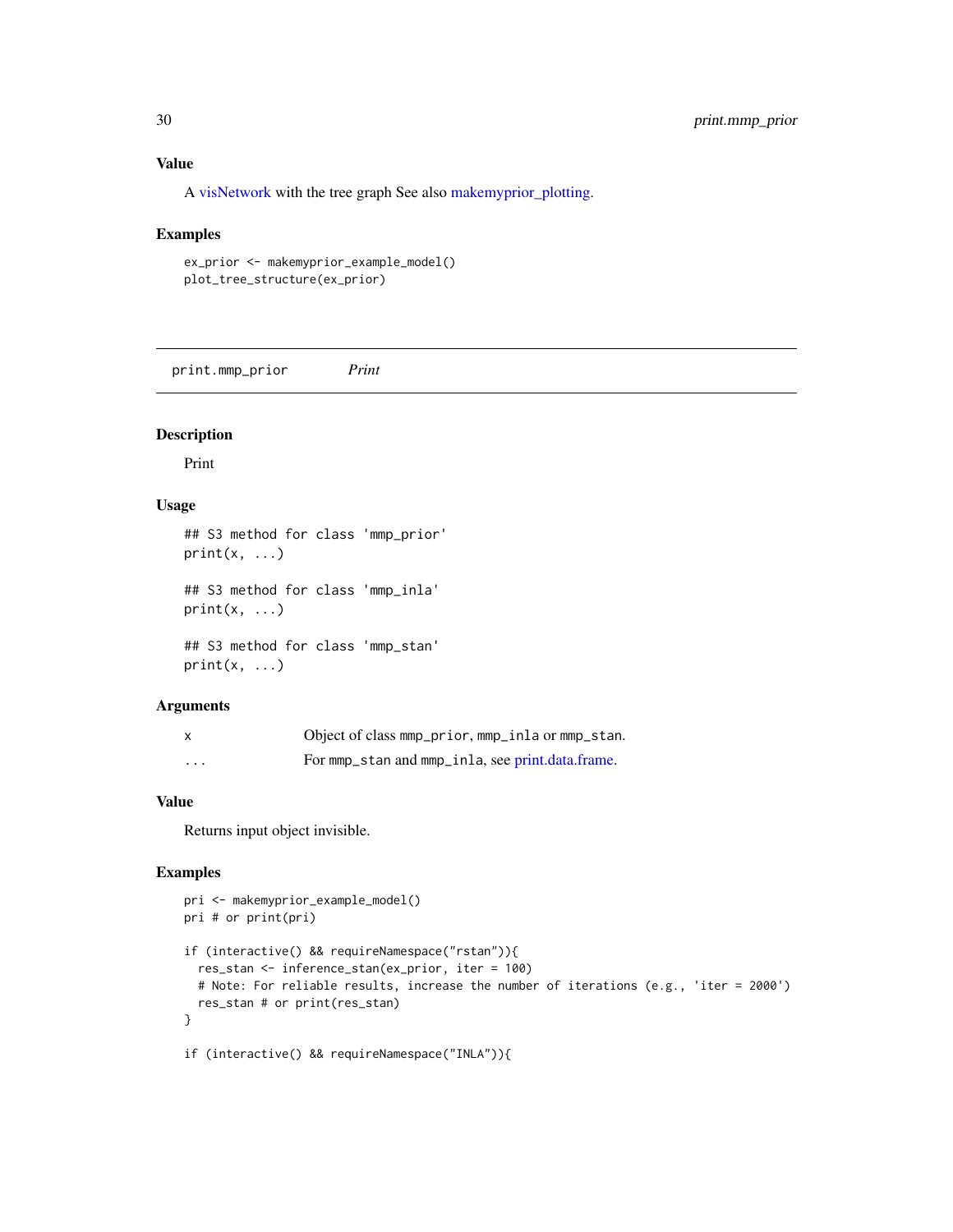```
res_inla <- inference_inla(pri)
 res_inla # or print(res_inla)
}
```
<span id="page-30-1"></span>scale\_precmat *Scaling precision matrix*

# Description

Scaling a precision matrix so the corresponding covariance matrix has typical variance (geometric mean) equal to 1.

# Usage

scale\_precmat(Q)

# Arguments

Q Precision matrix

# Value

Precision matrix which is now scaled to have typical variance 1.

# Examples

```
scale_precmat(diag(10))
```
summary.mmp\_prior *Short summary*

# Description

Short summary

# Usage

```
## S3 method for class 'mmp_prior'
summary(object, ...)
## S3 method for class 'mmp_inla'
summary(object, ...)
## S3 method for class 'mmp_stan'
summary(object, ...)
```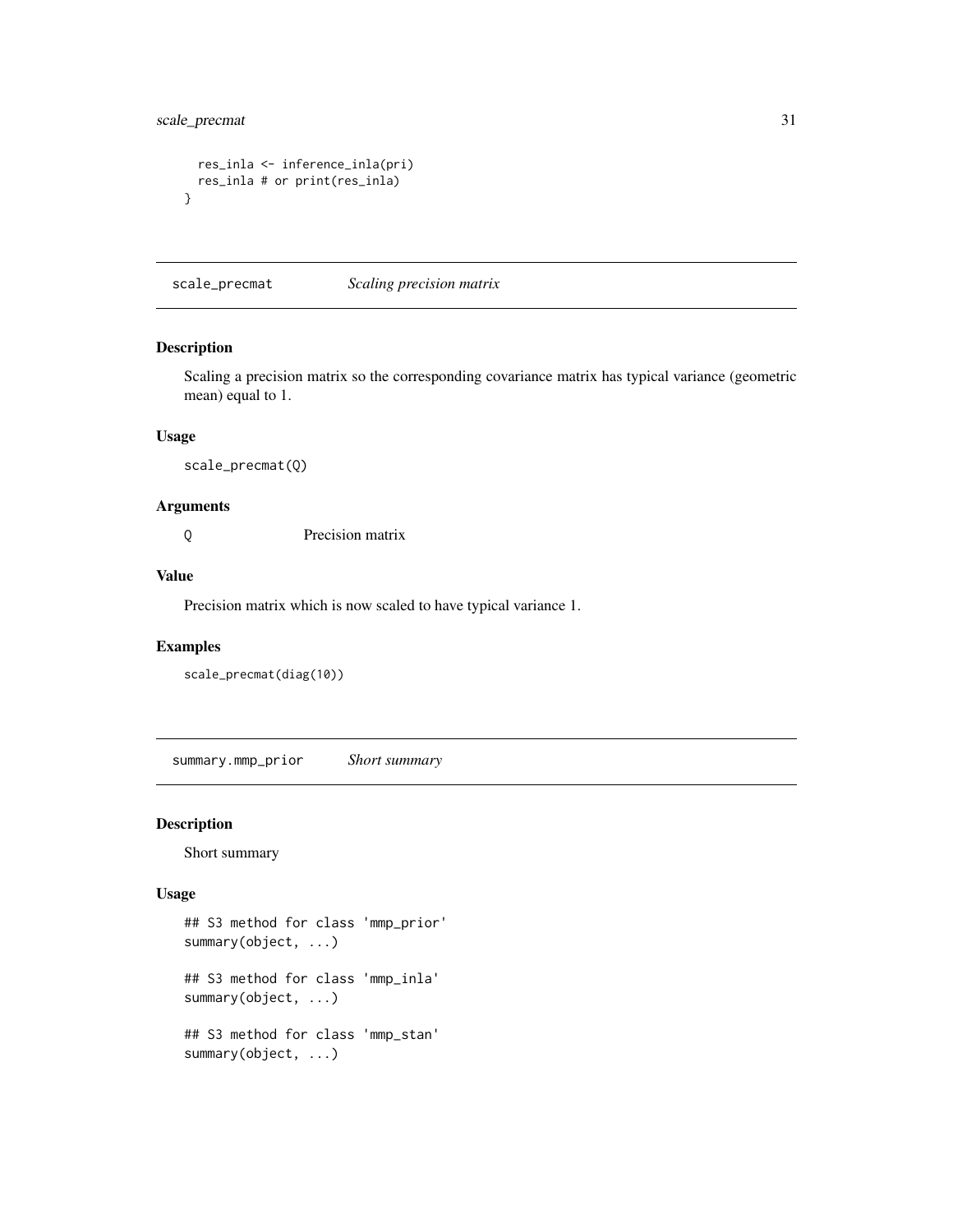# <span id="page-31-0"></span>Arguments

| object   | Object of class mmp_prior, mmp_inla or mmp_stan. |
|----------|--------------------------------------------------|
| $\cdots$ | For mmp_stan and mmp_inla, see print.data.frame. |

# Value

Returns summary invisible.

# Examples

```
pri <- makemyprior_example_model()
summary(pri)
if (interactive() && requireNamespace("rstan")){
  res_stan <- inference_stan(ex_prior, iter = 100)
  # Note: For reliable results, increase the number of iterations (e.g., 'iter = 2000')
  summary(res_stan)
}
if (interactive() && requireNamespace("INLA")){
  res_inla <- inference_inla(pri)
  summary(res_inla)
}
```
typical\_variance *Compute the typical variance*

# Description

Computing the typical variance (geometric mean) of a matrix.

#### Usage

typical\_variance(mat)

#### Arguments

mat Matrix.

# Value

Typical variance.

# Examples

typical\_variance(diag(10))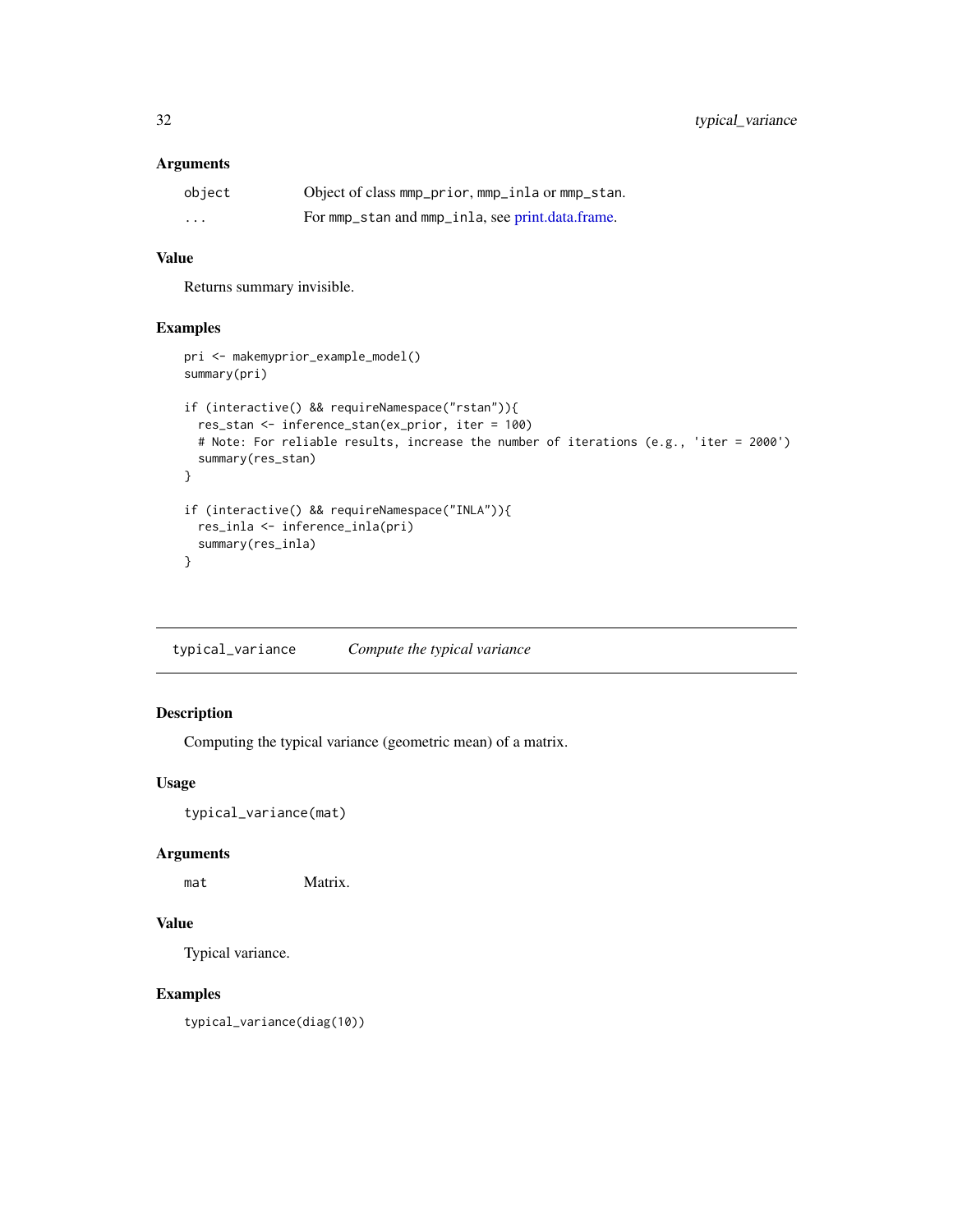<span id="page-32-0"></span>

#### **Description**

Simulated wheat yield data with 100 observations.

#### Usage

wheat\_data

# Format

A list with the following variables

y Response

a, b, x Indexes for the additive, dominance and epistasis genetic effects, respectively

Q\_a, Q\_d, Q\_x Precision matrices for the genetic effects

#### Examples

## Not run:

vignette("wheat\_breeding", package = "makemyprior")

## End(Not run)

```
if (interactive() && requireNamespace("rstan")){
```

```
wheat_data_scaled <- wheat_data
wheat_data_scaled$Q_a <- scale_precmat(wheat_data$Q_a)
wheat_data_scaled$Q_d <- scale_precmat(wheat_data$Q_d)
wheat_data_scaled$Q_x <- scale_precmat(wheat_data$Q_x)
```

```
formula \leftarrow y \simmc(a, model = "generic0", Cantrix = Q_a, constr = TRUE) +mc(d, model = "generic0", Cantrix = Q_d, constr = TRUE) +mc(x, model = "generic0", Cantrix = Q_x, constr = TRUE)prior <- make_prior(formula, wheat_data_scaled, prior = list(
  tree = "s1 = (d, x); s2 = (a, s1); s3 = (s2, eps)",
  w = list(s1 = list(prior = "pcM", param = c(0.67, 0.8)),s2 = list(prior = "pcM", param = c(0.85, 0.8)),s3 = list(prior = "pc0", param = 0.25))))posterior <- inference_stan(prior, iter = 150, warmup = 50,
                            chains = 1, seed = 1)
# Note: For reliable results, increase the number of iterations
```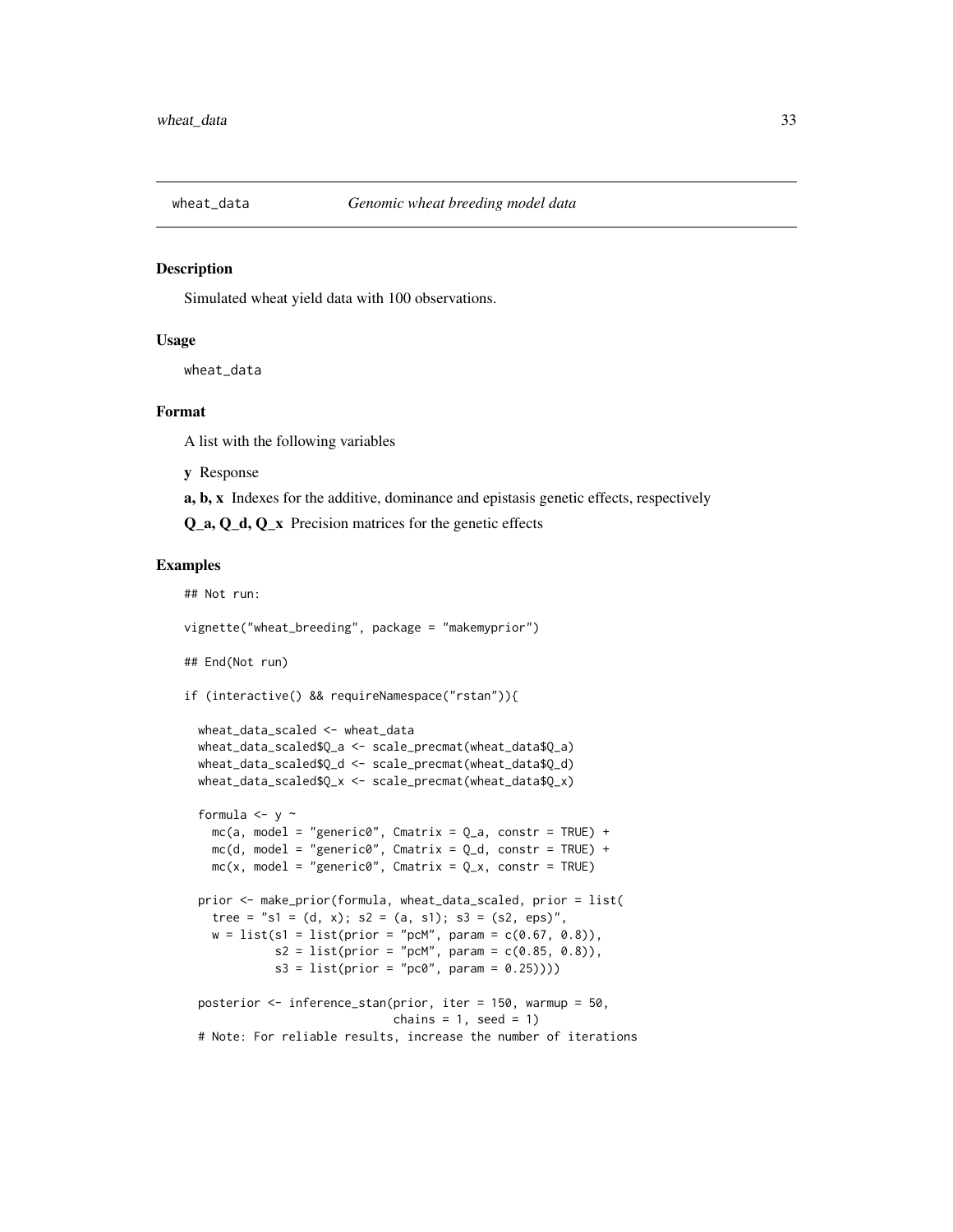```
plot(prior)
  plot_tree_structure(prior)
  plot_posterior_fixed(posterior)
  plot_posterior_stan(posterior, param = "prior", prior = TRUE)
}
## Not run:
posterior <- inference_stan(prior, iter = 150, warmup = 50,
                            chains = 1, seed = 1)
plot(prior)
plot_tree_structure(prior)
plot_posterior_fixed(posterior)
plot_posterior_stan(posterior, param = "prior", prior = TRUE)
## End(Not run)
```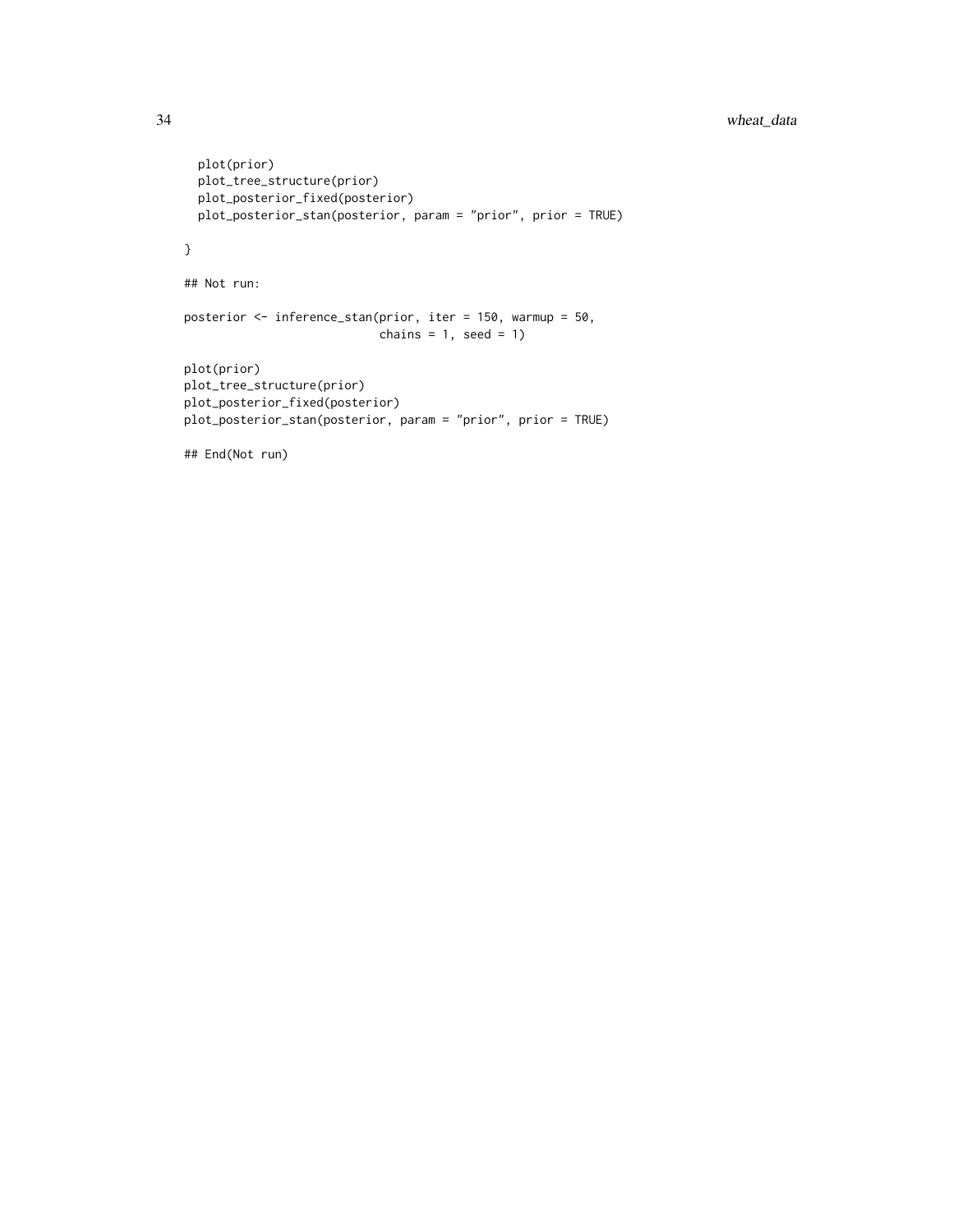# <span id="page-34-0"></span>**Index**

```
∗ INLA
    inference_inla, 10
∗ datasets
    latin_data, 13
    neonatal_data, 22
    wheat data, 33∗ formula
    mc, 20
∗ gui
    makemyprior_gui, 16
∗ plot
    plot_marginal_prior, 24
    plot_posterior_fixed, 25
    plot_posterior_stan, 26
    plot_posterior_variance, 27
    plot_prior, 28
    plot_several_posterior_stan, 28
    plot_tree_structure, 29
∗ posterior
    extract_posterior_effect, 7
    extract_posterior_parameter, 8
∗ prior
    make_prior, 19
∗ rstan
    inference_stan, 11
compile_stan, 2, 12
create_stan_file, 3
eval_joint_prior, 4, 18
eval_pc_prior, 6, 18
expit, 7
extract_posterior_effect, 7, 18
extract_posterior_parameter, 8, 18
f, 21
find_pc_prior_param, 9
```
get\_parameter\_order, *[5](#page-4-0)*, [10](#page-9-0) ggplot, *[25](#page-24-0)[–29](#page-28-0)*

inference\_inla, [10,](#page-9-0) *[11,](#page-10-0) [12](#page-11-0)*, *[17](#page-16-0)*, *[19](#page-18-0)* inference\_stan, *[2](#page-1-0)*, *[11](#page-10-0)*, [11,](#page-10-0) *[12](#page-11-0)*, *[17](#page-16-0)*, *[19](#page-18-0)* inla, *[11](#page-10-0)*, *[21](#page-20-0)* latin\_data, [13](#page-12-0) logit, [14](#page-13-0) make\_eval\_prior\_data, *[4,](#page-3-0) [5](#page-4-0)* make\_eval\_prior\_data *(*eval\_joint\_prior*)*, [4](#page-3-0) make\_prior, *[5,](#page-4-0) [6](#page-5-0)*, *[10](#page-9-0)[–12](#page-11-0)*, *[15](#page-14-0)[–17](#page-16-0)*, [19,](#page-18-0) *[21](#page-20-0)* makemyprior\_example\_model, [15](#page-14-0) makemyprior\_gui, *[11,](#page-10-0) [12](#page-11-0)*, [16,](#page-15-0) *[17](#page-16-0)*, *[19](#page-18-0)* makemyprior\_models, [17,](#page-16-0) *[20,](#page-19-0) [21](#page-20-0)* makemyprior\_plotting, [18,](#page-17-0) *[25](#page-24-0)[–30](#page-29-0)* mc, *[19](#page-18-0)*, [20,](#page-19-0) *[21](#page-20-0)* neonatal\_data, [22](#page-21-0) plot.mmp\_inla *(*plot.mmp\_prior*)*, [23](#page-22-0) plot.mmp\_prior, [23](#page-22-0) plot.mmp\_stan *(*plot.mmp\_prior*)*, [23](#page-22-0) plot\_marginal\_prior, *[18](#page-17-0)*, [24](#page-23-0) plot\_posterior\_fixed, *[18](#page-17-0)*, [25](#page-24-0) plot\_posterior\_precision, *[18](#page-17-0)* plot\_posterior\_precision *(*plot\_posterior\_variance*)*, [27](#page-26-0) plot\_posterior\_stan, *[18](#page-17-0)*, *[24](#page-23-0)*, [26](#page-25-0) plot\_posterior\_stdev, *[18](#page-17-0)* plot\_posterior\_stdev *(*plot\_posterior\_variance*)*, [27](#page-26-0) plot\_posterior\_variance, *[18](#page-17-0)*, *[24](#page-23-0)*, [27](#page-26-0) plot\_prior, *[18](#page-17-0)*, *[24](#page-23-0)*, [28](#page-27-0) plot\_several\_posterior\_stan, *[18](#page-17-0)*, [28](#page-27-0) plot\_tree\_structure, *[18](#page-17-0)*, [29](#page-28-0) print.data.frame, *[30](#page-29-0)*, *[32](#page-31-0)* print.mmp\_inla *(*print.mmp\_prior*)*, [30](#page-29-0) print.mmp\_prior, [30](#page-29-0) print.mmp\_stan *(*print.mmp\_prior*)*, [30](#page-29-0)

rstan, *[11](#page-10-0)*, *[21](#page-20-0)*